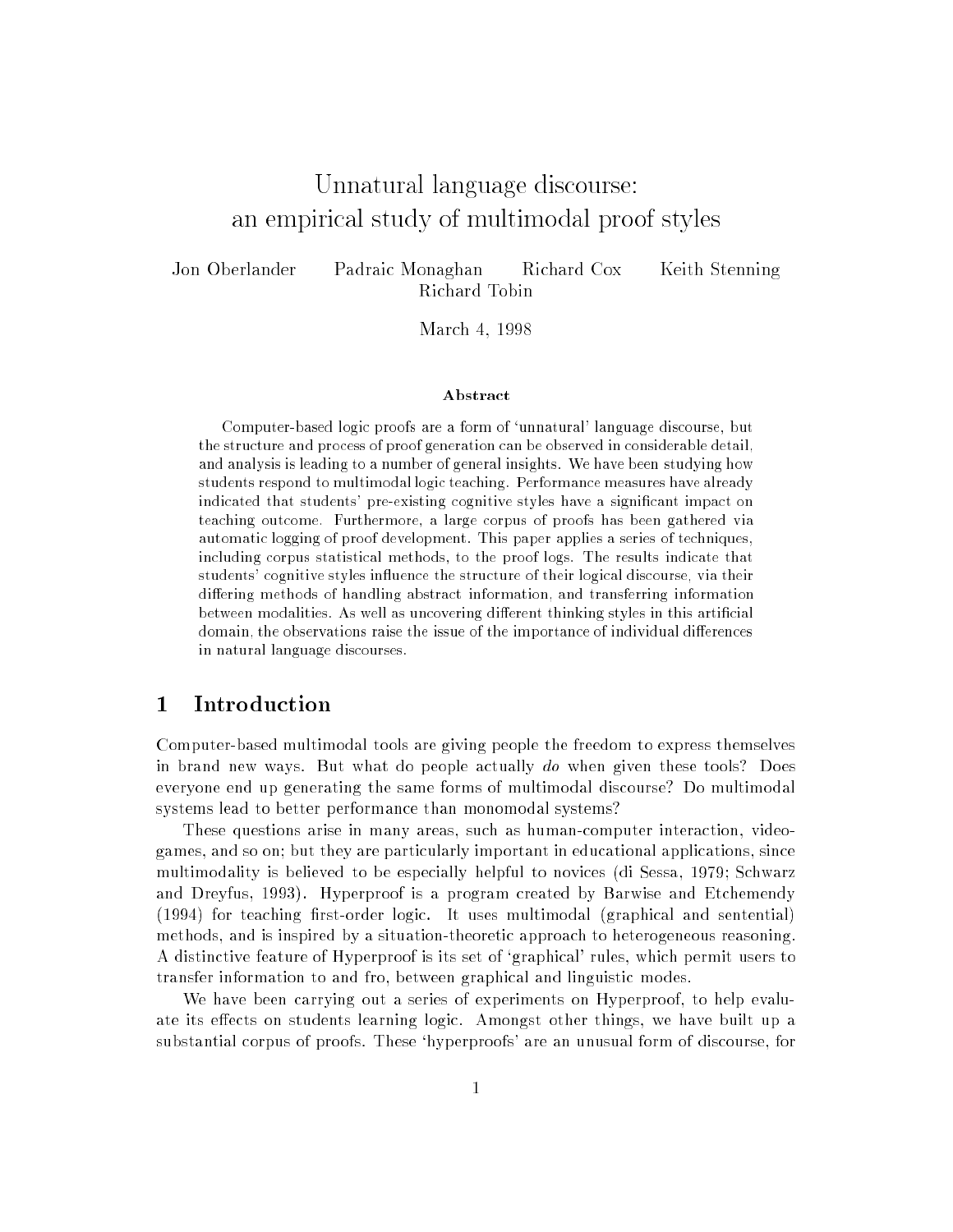two main reasons. Firstly, they are primarily used for *self*-communication: a student arranges proof steps and rules in an external representation as an aid to their individual problem-solving activities, although at another level they do involve dialogue with the machine. Secondly, hyperproofs are, of course, *multimodal* discourse: they involve both language and graphics, and are therefore in some ways more complex than text or speech. Elsewhere, we have argued that graphical systems possess a useful property over-specificity—whereby certain classes of information must be specified (Stenning and Oberlander 1991, 1995). From this, certain hypotheses follow, concerning the utility and usability of graphical abstraction.

Although our title emphasises the unaturalness of the discourses under analysis, our results give some encouragment that the patterns of thought they reveal would apply to styles of thinking which derive directly from natural discourse processing styles. What we see are students who have been through an extensive course of teaching in how to reason, doing course exercises in the uniform ways that have been taught. However, when they are given examination problems which are more difficult, their styles of proof diverge according to their performances in the pre-course tests. This happens in the same 'unnatural environment' in which they have been taught. If all the habits of thought they exhibit were the result of teaching, we would expect continued uniformity. What we see instead is an interaction between the unnatural environment and pre-existing styles of reasoning.

A little further evidence of the generality of these findings comes from a study by Monaghan & Stenning (submitted) which collected human tutoring discourses of the teaching of syllogisms by both sentential and graphical methods. The Euler Circles graphics used are entirely different from Hyperproof graphics, and the measures were of numbers of errors and number of tutoring interventions during teaching. The same GRE pre-test as used here again shows clear aptitude by treatment interactions for both error and intervention measures. Interestingly, other psychometric tests (serial/holist learning styles; paper folding) also predict individual differences in this task in different substages of reasoning.

In the rest of this paper, we focus on the structures of the hyperproofs generated by students under examination conditions, and show how our empirical methods are revealing subtle patterns in multimodal discourse structure. To this end, we first introduce Hyperproof, and indicate how multimodal proofs can be considered as structured discourses. We then outline our main hypotheses, indicating the potential influence on discourse production of individual dierences in cognitive style. We then introduce some aspects of the method used in our overall study, before going on to the current results emerging from our analyses of the hyperproof corpus. First, there are basic results from analysing rule usage in the logs. Secondly, a phenomenon is revealed by the use of `proofograms', which help visualise the abstraction structures used in hyperproofs, and indicate how abstraction is subject to individual difference. Thirdly, we focus on bigram analyses of rule use in the corpus. Finally, we examine networks revealing overall differences between the types of proofs generated by different types of student. We conclude by drawing some general morals from the study, and point to plausible directions for further research.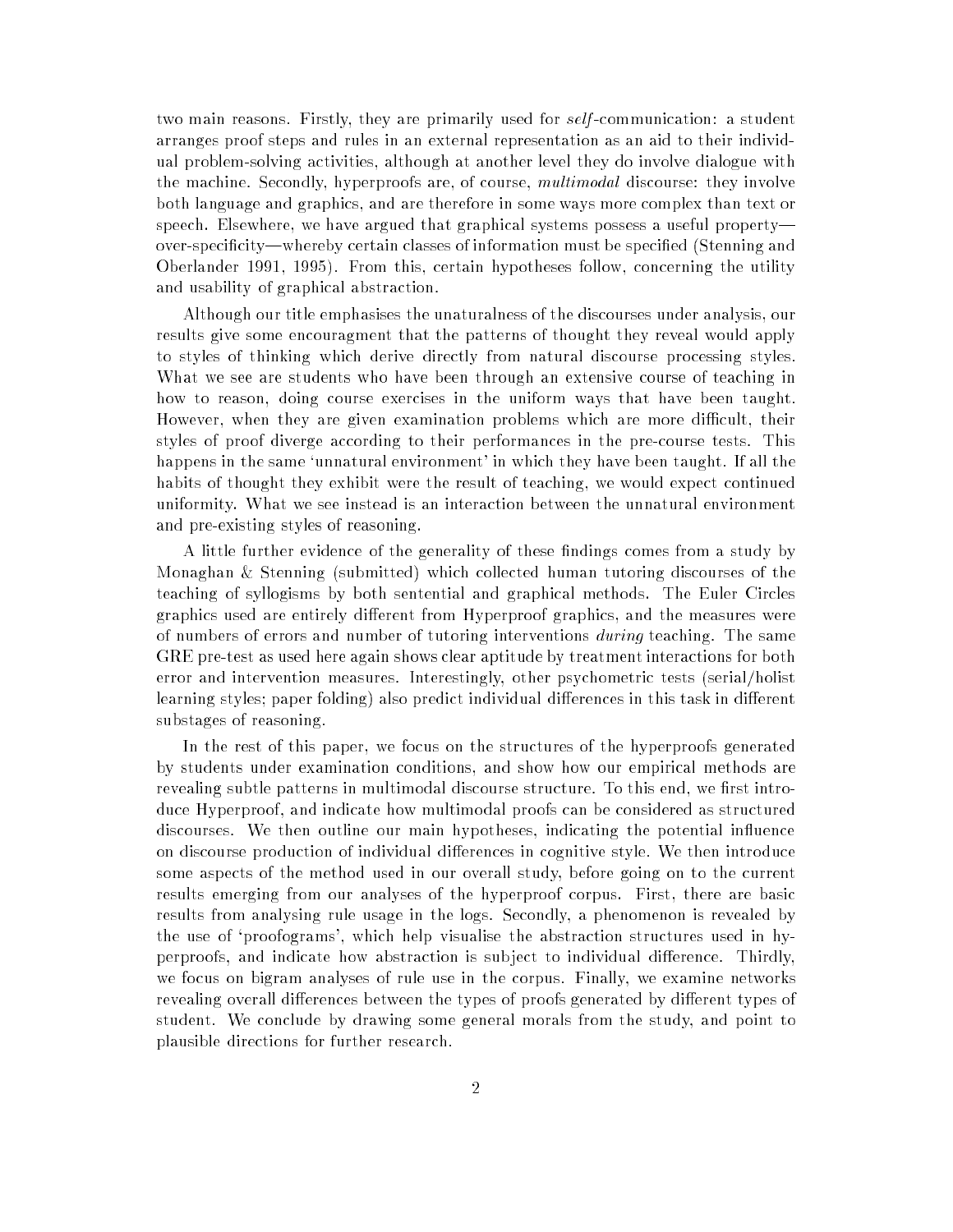### 2 Hyperproofs as multimodal discourse

Hyperproof should be viewed as a proof-checking environment designed to support human theorem proving using heterogeneous information. As can be seen in Figure 1, the interface contains two main window panes: one presents a diagrammatic view of a chess-board world containing geometric ob jects of various shapes and sizes; the other presents a list of sentences in predicate calculus; control palettes are also available. These window panes are used in the construction and editing of proofs. Several types of goals can be proved, involving the shape, size, location, identity or sentential descriptions of ob jects; in each case, the goal can involve determining some property of an ob ject, or showing that a property cannot be determined from the given information. A number of rules are available for proof construction; some of these are traditional syntactic rules (such as  $\wedge$ -elimination); others are 'graphical', in the sense that they involve consulting or altering the situation depicted in the diagrammatic window (Figure 2 contains a subset of these rules). In addition, a number of rules check properties of a developing proof.

A proof produced using Hyperproof can be thought of as an artefact of multimodal self-communication. Consider the two differing proofs displayed in Figure 3. These are the answers produced by two students (C2 and C14) to the exam question displayed in Figure 1.

Take C14's proof. Each line corresponds to a single utterance. Some utterances are linguistic (and are represented by formulae in the calculus pane); others are graphical (and are represented by a diamond icon in the calculus pane, and a particular situation in the graphical pane). Each utterance is associated with a single rule, which species its functional role within the proof. The rule is therefore similar to McKeown's (1985) notion of a rhetorical predicate. Some rules require explicit dependencies to be established between the current utterance and others; these are introduced by the student, and displayed by highlighting. The dependencies are akin to anaphoric links. As well as this dependency structure, there is a hierarchical structure, reflecting the grouping of common cases in the argument. This structure is similar in kind to Grosz and Sidner's (1986) linguistic structure.

In analysing a discourse corpus, we can ask two different sorts of question. We can focus on function, and look at the various devices by which people achieve their ob jectives; the aim would be to show how task constraints in
uence the types of constructions occurring in the discourse. On the other hand, we can concentrate on style, examining the individual variations which occur independently of task constraints; the aim would be to show how the prior cognitive styles of subjects influenced their execution of standard tasks. Most computational approaches to discourse tend to address the former type of question. Our research spans both issues: the differing problems that can be tackled with Hyperproof apparently require different types of discourse to solve them; but in addition to this, we can also track the individual variations in discourse style.

For instance, C14's proof in Figure 3 is somewhat different from the type of discourse they would produce in response to a different problem. More obviously, C14's proof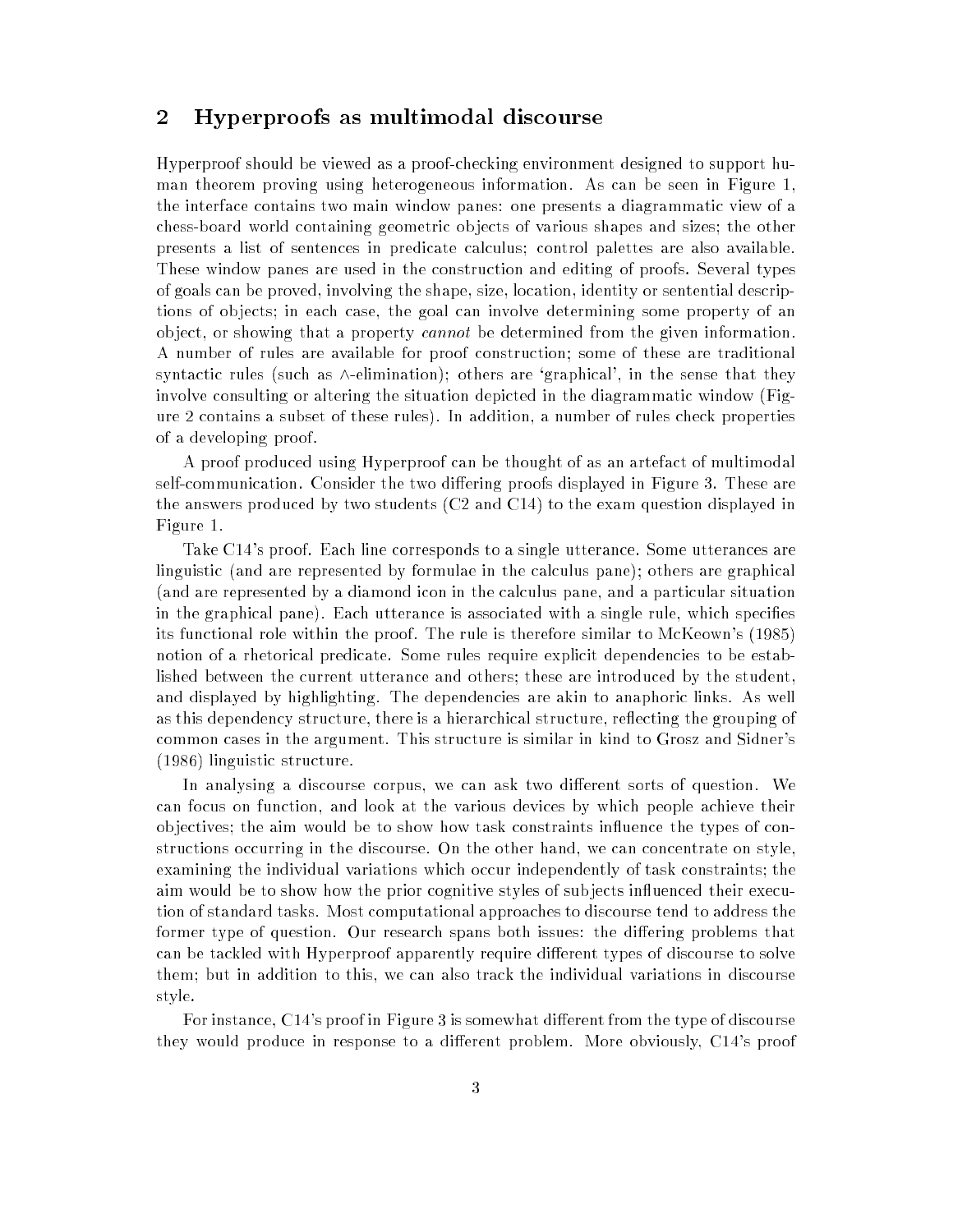

Figure 1: The Hyperproof Interface. The main window (top left) is divided into an upper graphical pane, and a lower calculus pane. The tool palette is floating on top of the main window, and the other windows reveal a set of goals which have been posed. To achieve them, a proof must be developed, by applying a set of multimodal inference rules to the graphical and calculus premises given.

Apply Extracts information from a set of sentential premises; expresses it graphically

Assume Introduces a new assumption into a proof, either graphically or sententially

Observe Extracts information from the situation; expresses it sententially

Inspect Extracts common information from a set of cases; expresses it sententially

Merge Extracts common information from a set of cases; expresses it graphically

- Close Declares that a sentence is inconsistent with either another sentence, or the current graphical situation
- CTA (Check truth of assumptions) Declares that all sentential and graphical assumptions are true in the current situation

Exhaust Declares that a part of a proof exhausts all the relevant cases

Figure 2: A set of relevant Hyperproof rules.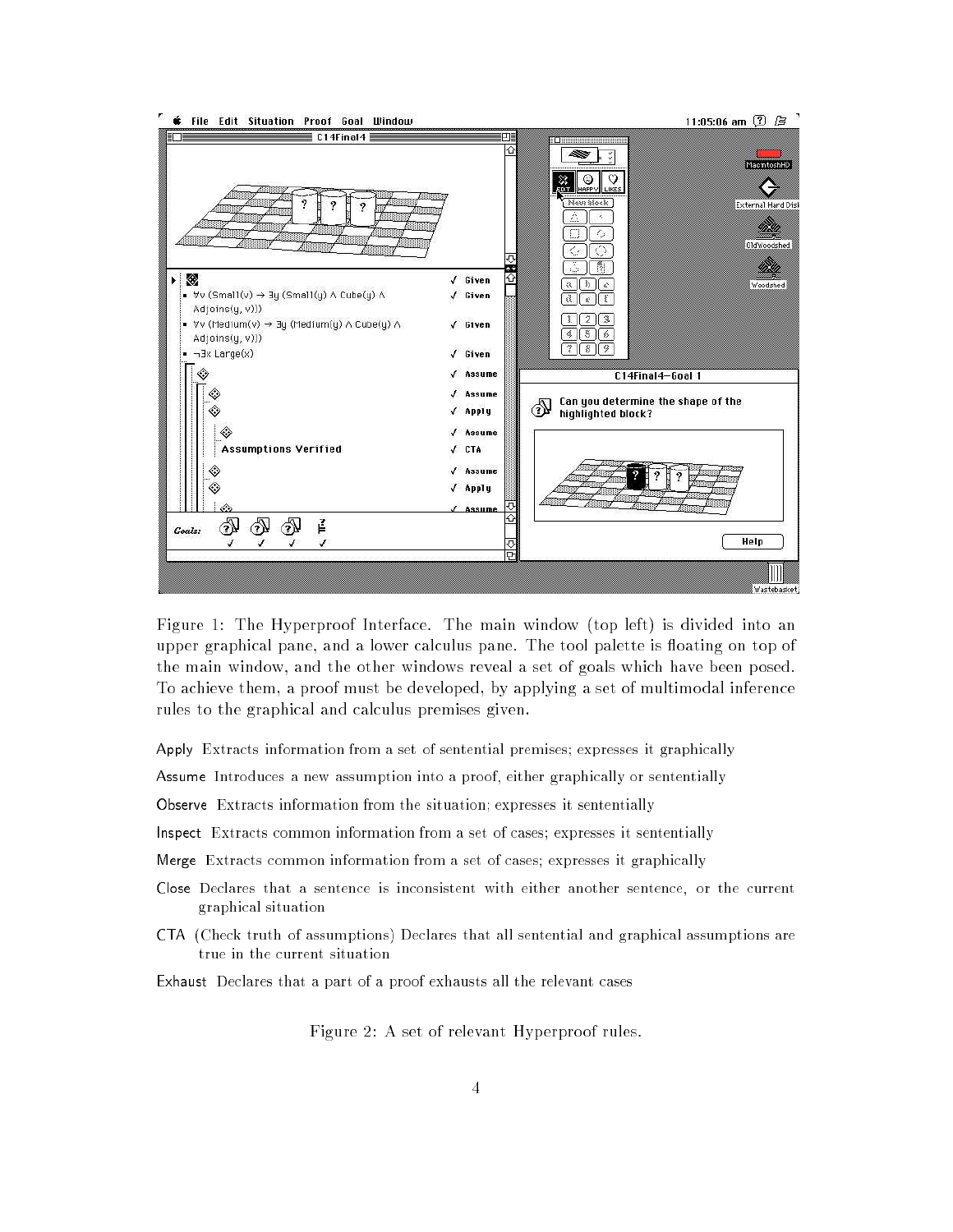

Figure 3: Two different subjects' proofs given in answer to the exam question in Figure 1. When—as here—little is fixed in the graphical situation we term a question indeterminate in type, and contrast it with those *determinate* questions in which all the relevant information is specified. The subjects differ in their cognitive styles;  $C<sub>2</sub>$ (left) is a representative DetLo; C14 (right) is a DetHi.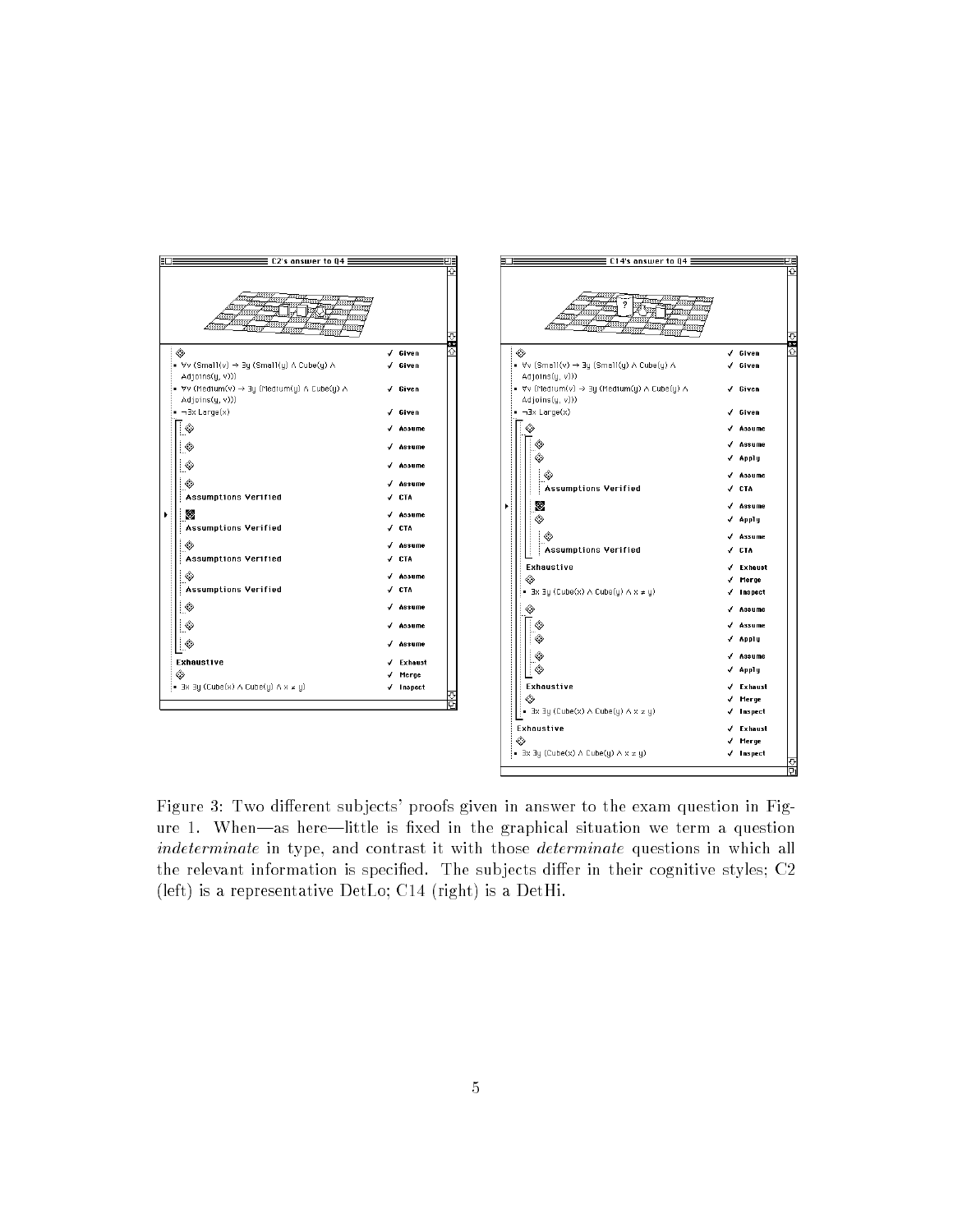is more hierarchically structured than  $C2$ 's. The differences between their proofs are representative of broader distinctions between cognitive styles, which we discuss below.

## 3 Hypotheses

The observation that graphical systems require certain classes of information to be specied goes back at least to Bishop Berkeley. Elsewhere, we have termed this property 'specificity', and argued that it is useful because inference with specific representations can be very simple (Stenning and Oberlander 1991, 1995). We have also urged that actual graphical systems do allow abstractions to be expressed, and it is this that endows them with a usable level of expressive power. Thus, Hyperproof maintains a set of abstraction conventions for ob jects' spatial or visual attributes. As well as concrete depictions of ob jects, there are `graphical abstraction symbols', which leave attributes under-specified: the *cylinder*, for instance, depicts objects of unknown size (see Figure 1); the *paper bag* depicts objects of unknown shape (see the middle object displayed on C14's proof in Figure 3). A key step, then, in mastering an actual graphical system is to learn which abstractions can be expressed, and how.

As we describe below, our pre-tests independently allowed us to divide sub jects into two cognitive style groups, on the basis of their performance on a certain type of problem item. Loosely, one group is `good with diagrams', and the other less so. The good diagrammers turned out to benet more from Hyperproof-based teaching than the others. Our belief is that those who benefit most from Hyperproof do so because they are better able to manipulate the graphical abstractions it offers. Call this view the abstraction ability hypothesis .

We aim here to investigate the evidence for this hypothesis. We also intend to probe whether abstraction ability is supported by Hyperproof's visual representations-or by some other aspect of the system. One hypothesis is that the good diagrammers are simply those sub jects who have a preference for the visual modality. Call this view the visual preference hypothesis . Another explanation would be that good diagrammers are those who are adept at translating between modalities. Call this view the *transmodal* hypothesis .

In what follows, we aim to show that the balance of evidence favours the transmodal hypothesis.

## 4 Distinguishing cognitive styles

Two groups of subjects were compared; one group  $(n = 22$  at course end) attended a one-quarter duration course taught using the heterogeneous reasoning approach of Hyperproof. A comparison group ( $n = 13$  at course end) were also taught for one quarter, but in the traditional syntactic manner supplemented with exercises using a graphics-disabled version of Hyperproof (to control for the motivational and other effects of computer-based activities). A fuller description of the method and procedure is provided elsewhere (Stenning, Cox and Oberlander, 1995).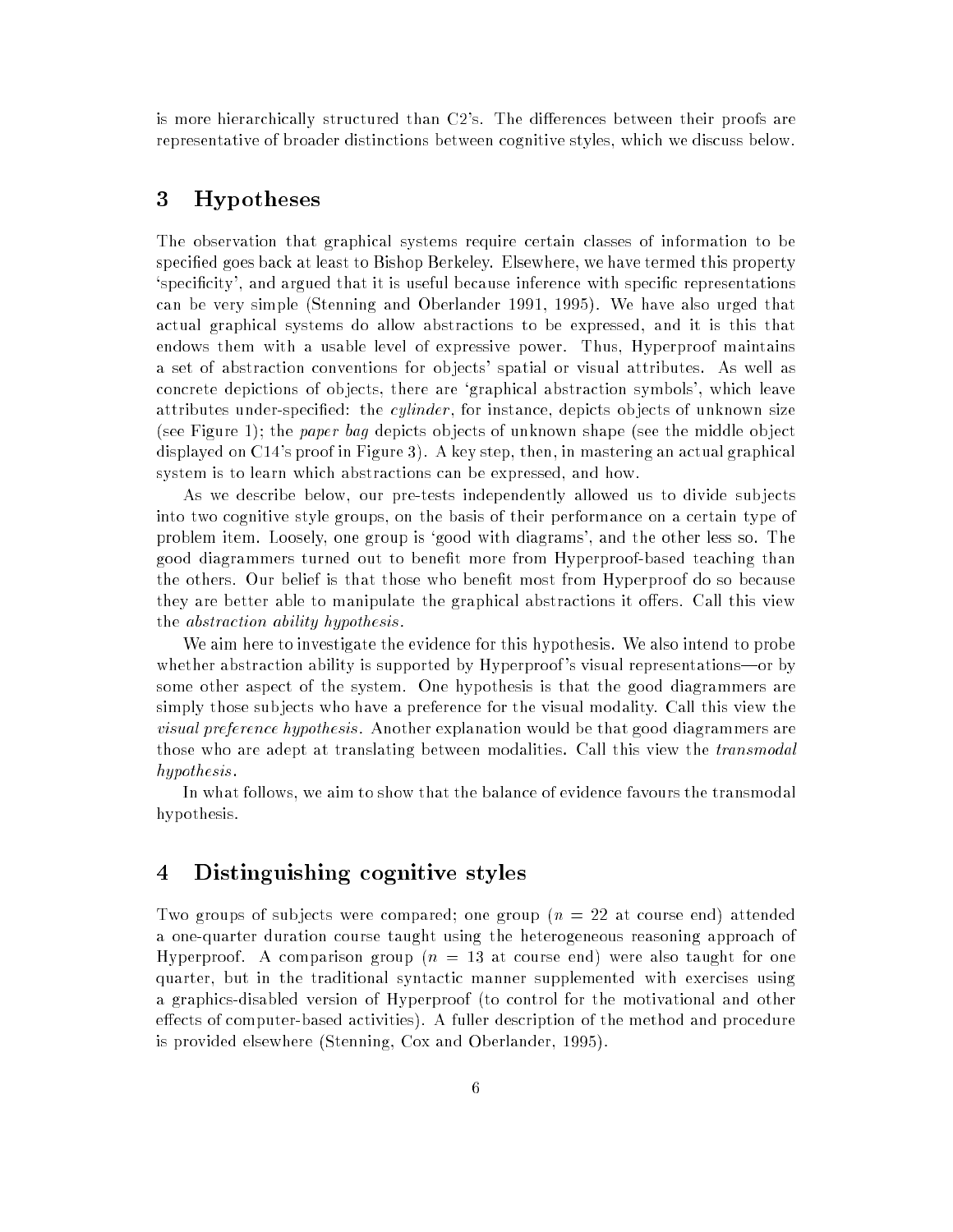Sub jects were administered two kinds of pre- and post-course paper and pencil test of reasoning. All sub jects completed the pre-tests, but 6 of the Hyperproof group did not complete the post-tests; however, this attrition does not affect the results reported. The first pre-test is the most relevant to the current discussion. It tested `analytical reasoning' ability, with two kinds of item derived from the GRE scale of that name (Duran, Powers and Swinton 1987). One subscale consists of verbal reasoning/argument analysis. The other subscale consists of items often best solved by constructing an external representation of some kind (such as a table or a diagram). We label these subscales as 'indeterminate' and 'determinate', respectively; example items are displayed in Figure 4. Scores on the latter subscale were used to classify sub jects within both Hyperproof and Syntactic groups into DetHi and DetLo sub-groups. The score reflects subjects' facility for solving a type of item that often is best solved using an external representation; DetHi scored well on these items, like the office allocation problem in Figure 4; DetLo less well. For the moment, we may consider DetHi sub jects to be more `diagrammatic', and DetLo to be less so.

Finally, we note that there is reason to believe that this categorisation, although relatively crude, is tapping into a genuine difference between subjects: Stenning, Cox and Oberlander (1995) report that in the overall study, a signicant aptitude-treatment interaction (cf. Snow 1987) is found: DetHi do better on transfer tasks when they have been taught with Hyperproof, instead of Syntactically, and DetLo students exhibit opposing tendencies.

### 5 Analysing discourse styles

Both the Hyperproof and Syntactic groups contained DetHi and DetLo sub-groups. All subjects sat post-course, computer-based exams, although the questions differed for the two groups, since the Syntactic group had not been taught to use Hyperproof 's systems of graphical rules. All 22 Hyperproof sub jects completed the exams, but 2 of the 13 syntactic sub jects did not. Student-computer interactions were dynamically logged, permitting a full, step-by-step, reconstruction of the process of the sub ject's reasoning, as well as capturing the final proof produced. Thus, the process log contains all uses of rules, and internal system responses to user input (called manoeuvres below), as well as system responses and feedback to the user. The final proof, on the other hand is simpler, representing a final snapshot of the development process, and encoding only the sentences, situations, and rules submitted as an answer to the exam question.

The four questions that these students were set contained two types of item: determinate and indeterminate. Here, determinate problems were taken to be those whose problem statement did not utilise Hyperproof 's abstraction conventions. That is: determinate problems contained only concrete depictions of ob jects in their initially given graphical situation, whereas indeterminate problems—such as that in Figure 3—could contain graphical abstraction symbols in the initial situation.

In the rest of this section, we briefly discuss some tendencies observed via a relatively coarse-grained analysis of the process logs generated for the 22 Hyperproof sub jects, before focusing specifically on a finer-grained analysis of their final proofs. The process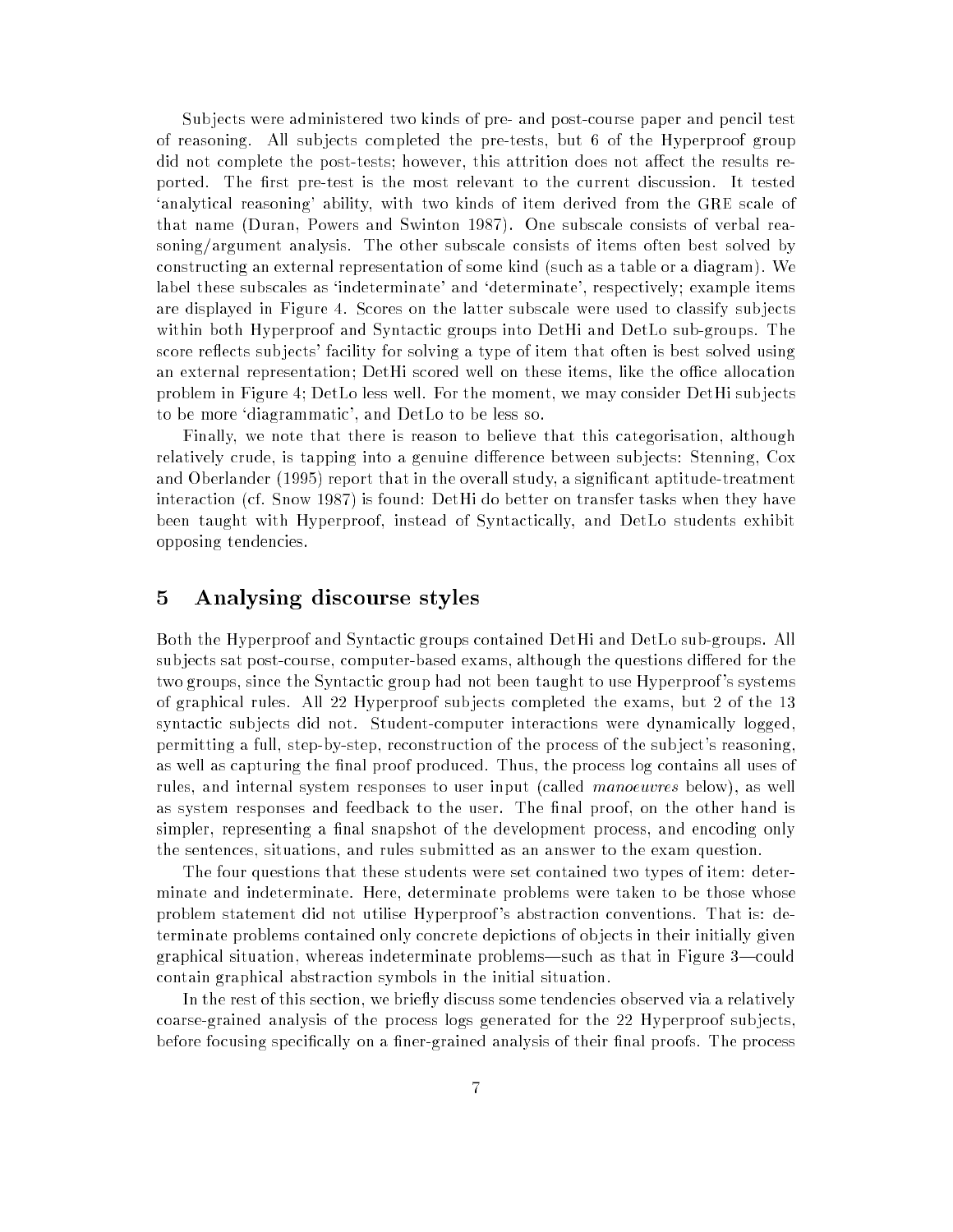Determinate problem An office manager must assign offices to six staff members. The available offices are numbered  $1{-}6$  and are arranged in a row, separated by six foot high dividers. Therefore sounds and smoke readily pass from one to others on either side. Ms Braun's work requires her to speak on the phone throughout the day. Mr White and Mr Black often talk to one another in their work and prefer to be adjacent. Ms Green, the senior employee, is entitled to Office 5, which has the largest window. Mr Parker needs silence in the adjacent offices. Mr Allen, Mr White, and Mr Parker all smoke. Ms Green is allergic to tobacco smoke and must have non-smokers adjacent. All employees maintain silence in their offices unless stated otherwise.

- $\bullet$  The best office for Mr White is in 1, 2, 3, 4, or 6?
- The best employee to occupy the furthest office from Mr Black would be Allen, Braun, Green, Parker or White?
- The three smokers should be placed in offices 1, 2, & 3, or 1, 2 & 4, or 1, 2 & 6, or 2, 3, & 4, or 2, 3 & 6?

Indeterminate problem Excessive amounts of mercury in drinking water, associated with certain types of industrial pollution, have been shown to cause Hobson's Disease. Island R has an economy based entirely on subsistence level agriculture with no industry or pollution. The inhabitants of R have an unusually high incidence of Hobson's' Disease.

Which of the following can be validly inferred from the above statements?

- i. Mercury in the drinking water is actually perfectly safe.
- ii. Mercury in the drinking water must have sources other than industrial pollution; or
- iii. Hobson's Disease must have causes other than mercury in the drinking water.
- $\bullet$  (ii) only?
- $\bullet$  (iii) only?
- (i) or (iii) but not both?
- (ii) or (iii) but not both?

Figure 4: Examples of two types of reasoning problem. Determinate problems provide premisses which determine a (nearly) unique logical model; indeterminate problems do not. The former are closely related to what the graduate record exam (GRE) analytical test calls the *analytical reasoning* subscale; the latter to the test's *logical* reasoning subscale.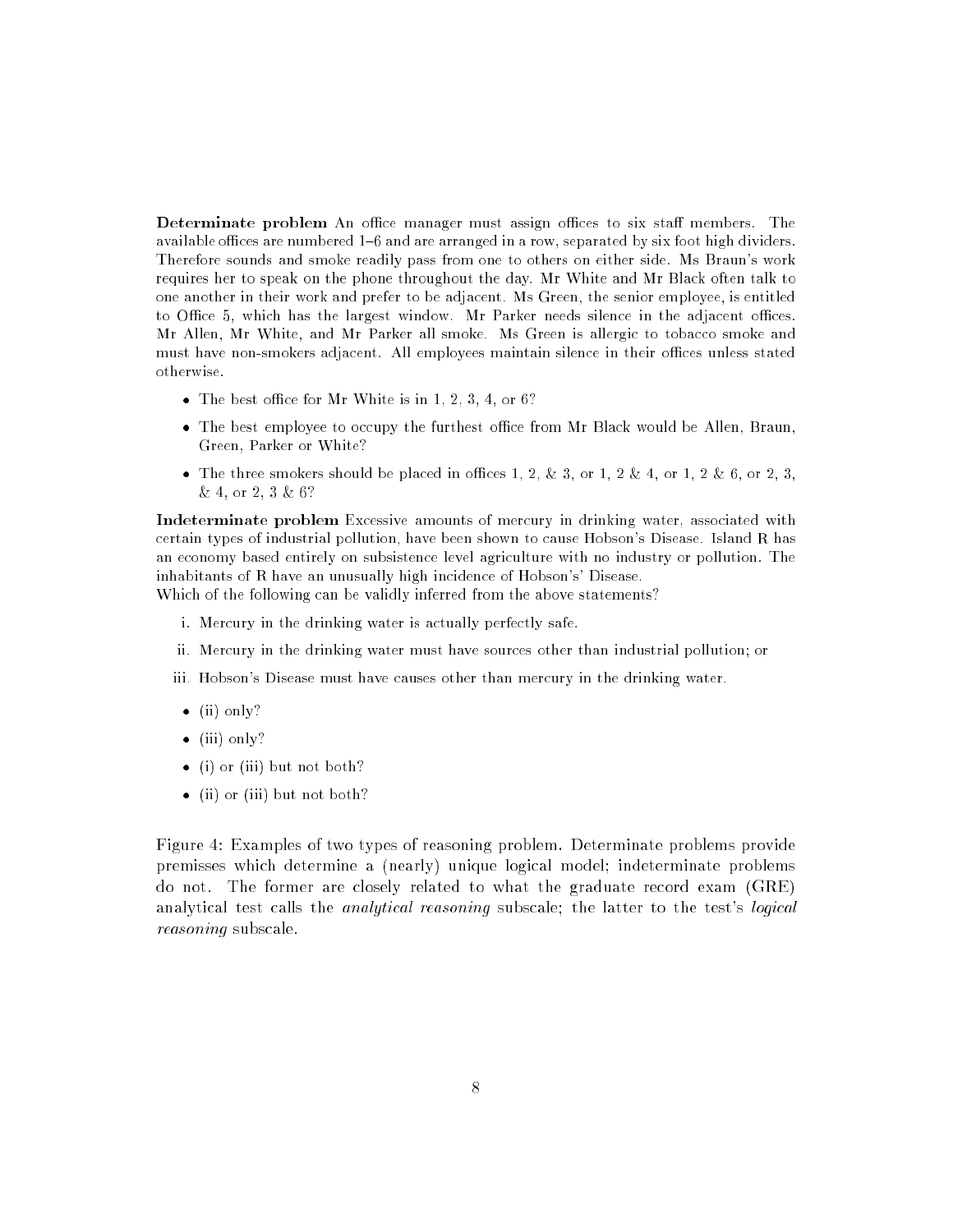Apply Extracts information from a set of sentential premises; expresses it graphically

Assume Introduces a new assumption into a proof, either graphically or sententially

Observe Extracts information from the situation; expresses it sententially

Inspect Extracts common information from a set of cases; expresses it sententially

Merge Extracts common information from a set of cases; expresses it graphically

- Close Declares that a sentence is inconsistent with either another sentence, or the current graphical situation
- CTA (Check truth of assumptions) Declares that all sentential and graphical assumptions are true in the current situation

Exhaust Declares that a part of a proof exhausts all the relevant cases

Figure 5: A set of relevant Hyperproof rules.

logs obviously represent a richer source of data in the long run; however, we believe that interesting generalisations can be drawn from analysis of the final proofs on their own, and that such generalisations will serve to guide subsequent investigation of the process logs.

#### $5.1$ 5.1 Analyses of variance in process logs

Preliminary analyses were performed on several parameters of the Hyperproof group's process logs. Each proof-log was coded for score (number of proof goals validated), time (time spent on proof ), number of proof steps, the proof depth (the depth of nested subproofs the sub jects used in their solution), and the frequency with which each of the Hyperproof logical rules was used (rule use frequency).

There was an apparent tendency for DetHi subjects to produce 'better' (that is, longer, quicker, more accurate, more nested proofs) than their DetLo counterparts within the Hyperproof group, and in fact the converse was the case within the Syntactic class. The difference between Hyperproof DetHi and DetLo subjects on the time parameter approached statistical significance  $(t = -2.06, df = 14, p = .058)$ . No other comparisons were statistically reliable.

Interesting differences were also noted between performance on the determinate and indeterminate exam items. However, these were not differences in terms of the score, time, steps or depth parameters—the differences were in terms of rule use patterns.

As we mentioned earlier, Hyperproof supports the use of both the traditional syntactic rules of first-order logic, and special graphical rules. The most important of these are summarised in Figure 2, repeated here as Figure 5; see Barwise and Etchemendy (1994) for a full account of Hyperproof 's rule system.

A two-factor ANOVA for sub jects (DetHi, DetLo) and item determinacy (determinate, indeterminate) was conducted separately for each of seventeen rules, user manoeuvres and system responses, with frequency of rule use as the dependent variable. By considering the significant main effect for the determinacy factor in each analy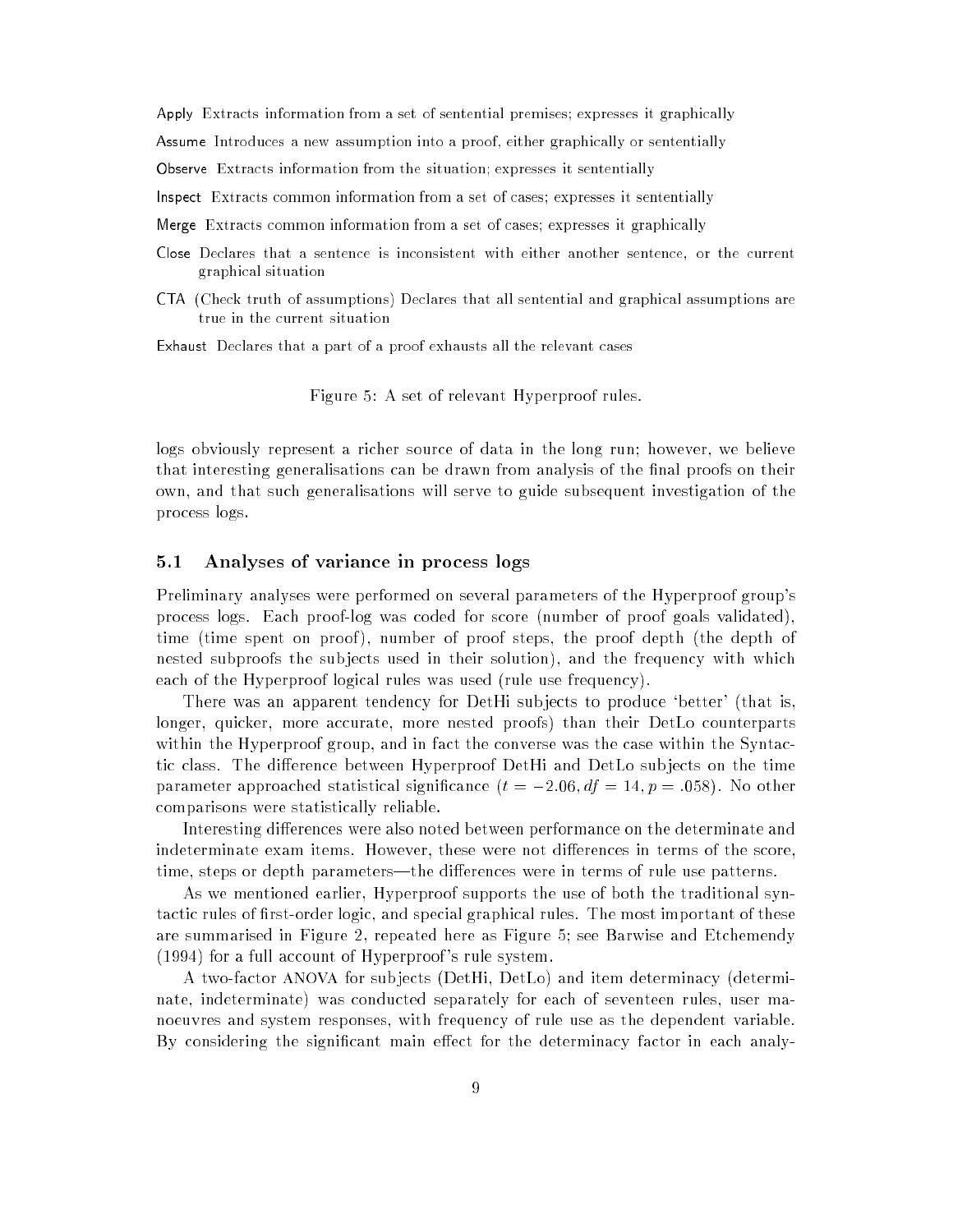sis, we found that subjects used a number of rules and manoeuvres significantly more frequently in developing proofs for the 2 indeterminate questions than for the 2 determinate questions. The rules were: Assume, Apply, CTA, create step, create subproof, move focus, cite step in support, update sentences in proof, and delete step. The Close rule was used significantly more on the *determinate* than on indeterminate questions. The remove step manoeuvre was used signicantly more by DetLo sub jects than by DetHi sub jects.

A two-way interaction was signicant in one of the analyses: the Apply rule was used more on determinate questions by DetLo sub jects than by DetHi sub jects. Conversely, on indeterminate questions, DetHi sub jects used it more frequently than DetLo sub jects.

As we have mentioned, Hyperproof's determinate questions differ from indeterminate questions in that their initial graphical situations are entirely concrete: there are no graphical variables involved. If question-type influences the types of rules being used. it must be because the relative concreteness of the graphical situation requires differing proof structures to be realized. Furthermore, the rule Apply transfers information from one modality to another, and its use is subject to individual difference.

The analyses of variance therefore offer tentative support for the abstraction ability hypothesis. It is therefore worth looking more closely at the way graphical concreteness is manipulated by subjects; and at the differing contexts in which rules occur. The rest of this section thus pursues an increasingly detailed analysis, focussing on evidence from subjects' final exam proofs.

### 5.2 Proofogram analysis of final proofs

How good is the evidence for the abstraction ability hypothesis? Among the Hyperproof students, do the two sub-groups—DetHi and DetLo—use graphical abstraction symbols in characteristically different ways?

We can score each step of each proof on the basis of number of concrete situations compatible with the graphical depiction; one possible scoring method is described in Oberlander, Cox and Stenning (1996). A situation's score depends on the number of objects in it, and how many of their attributes—size, shape and location—are depicted as known. A low score always indicates more abstraction; a higher score indicates more concreteness.

We can explore the way concreteness varies through the course of a proof by graphing it against the hierarchical structure of the proof. We call such graphs `proofograms'. A proofogram plots the proof step number against the concreteness of the graphical situation at that point in the proof. At steps where a subproof is introduced, the graph branches to show both the concreteness of the new subproof and that of its parent. Thus the branching structure of the graph corresponds to the subproof structure. Figures 6 and 8 show how sub jects C2 and C14 tackle an indeterminate exam question; Figures 7 and 9 give their proofograms. The visual differences between proofograms are quite striking: one group is 'spikey'—as in Figure 7; and the other is 'layered'—as in Figure 9. The differences are particularly pronounced on indeterminate questions, but also carry through to determinate items. The visual grouping of proofograms suggests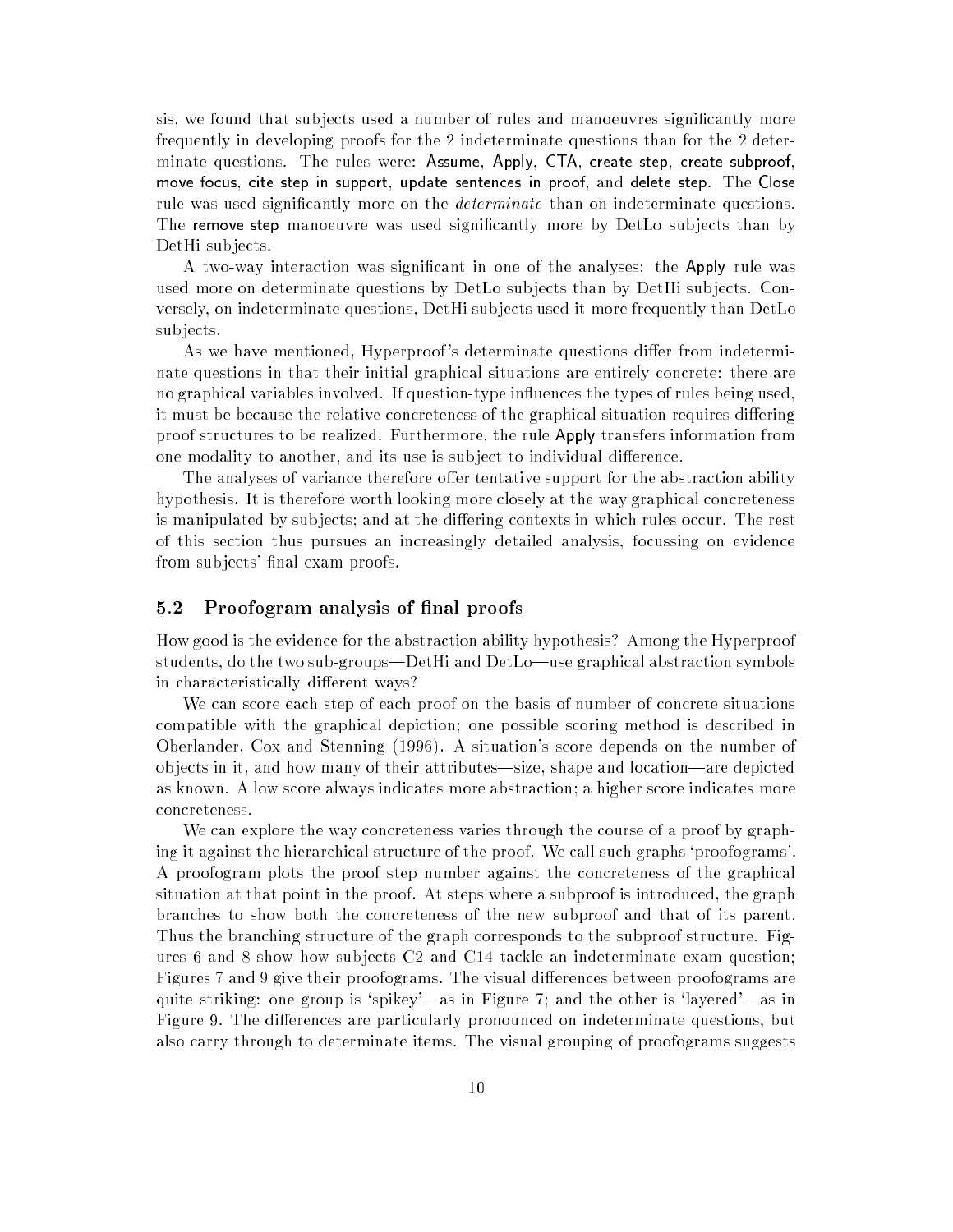![](_page_10_Figure_0.jpeg)

Figure 6: Submitted proof for a DetLo subject (C2) attempting an indeterminate question  $(Q4)$ . The situation on view is from the 9th step of the proof. The concreteness score is 9, the maximun possible for three ob jects with three attributes each.

![](_page_10_Figure_2.jpeg)

Figure 7: Proofogram for C2 attempting  $Q4$ . Proof steps are plotted on the x-axis; the concreteness of the current graphical situation is computed for each step of the proof, and is plotted on the y-axis. The branching structure of the graph corresponds to the subproof structure; vertical lines correspond to the use of Assume (which introduces a new subproof), and sloping lines correspond to the use of Apply or Merge (which increase the concreteness of an existing subproof). C2's proofogram is 'spikey', indicating a series of independent, concrete cases.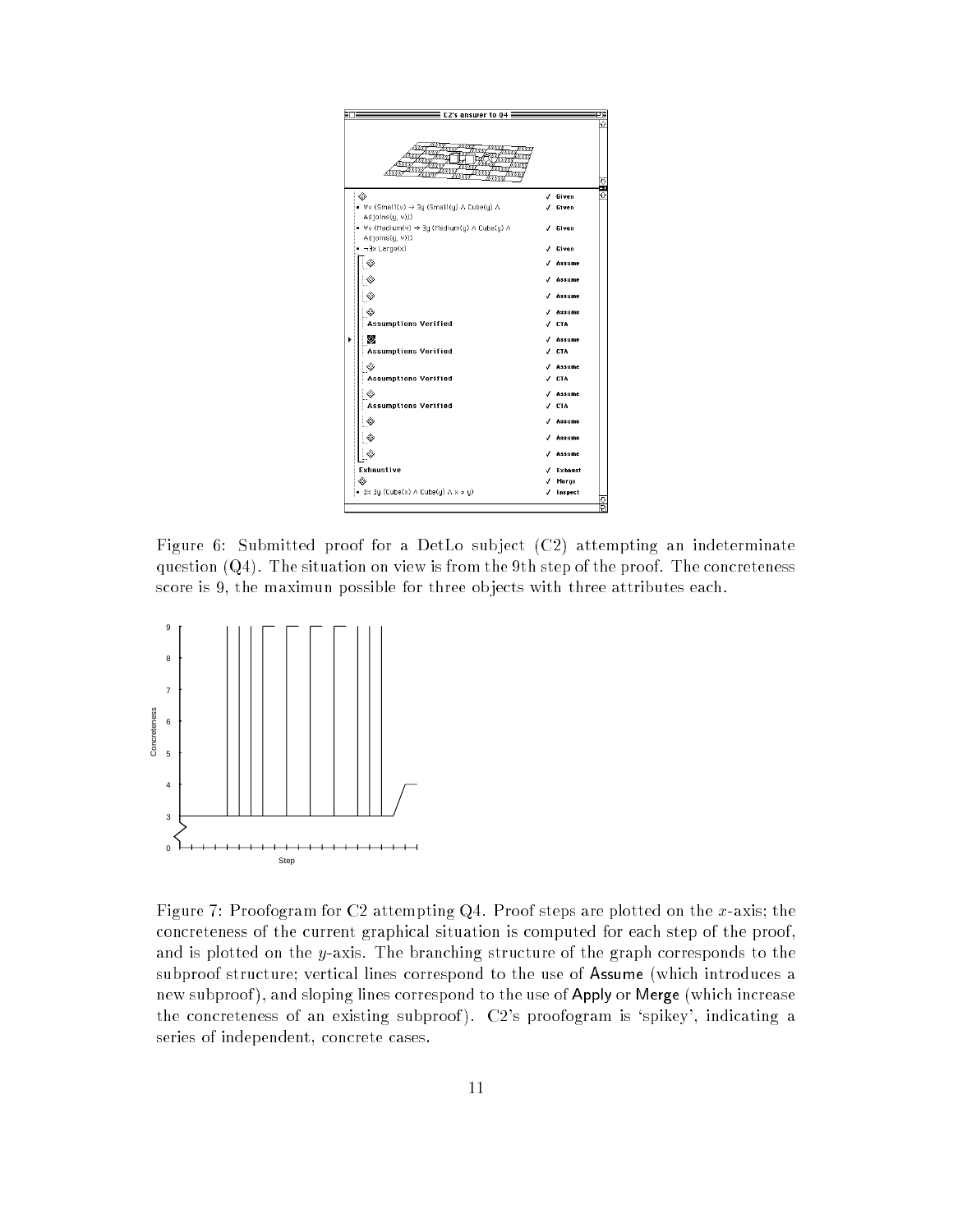![](_page_11_Figure_0.jpeg)

Figure 8: Submitted proof for a DetHi sub ject (C14) attempting an indeterminate question  $(Q4)$ . The situation on view is from the 9th step of the proof. The concreteness score is 6, since only one of the objects has all three of its attributes specified; while all locations are known, the left-hand ob ject has unknown size ad shape, and the middle has unknown shape, but known size.

![](_page_11_Figure_2.jpeg)

Figure 9: Proofogram for C14 attempting Q4. C14's proofogram is 'layered', indicating parallel sub-case structures with abstract superordinate cases.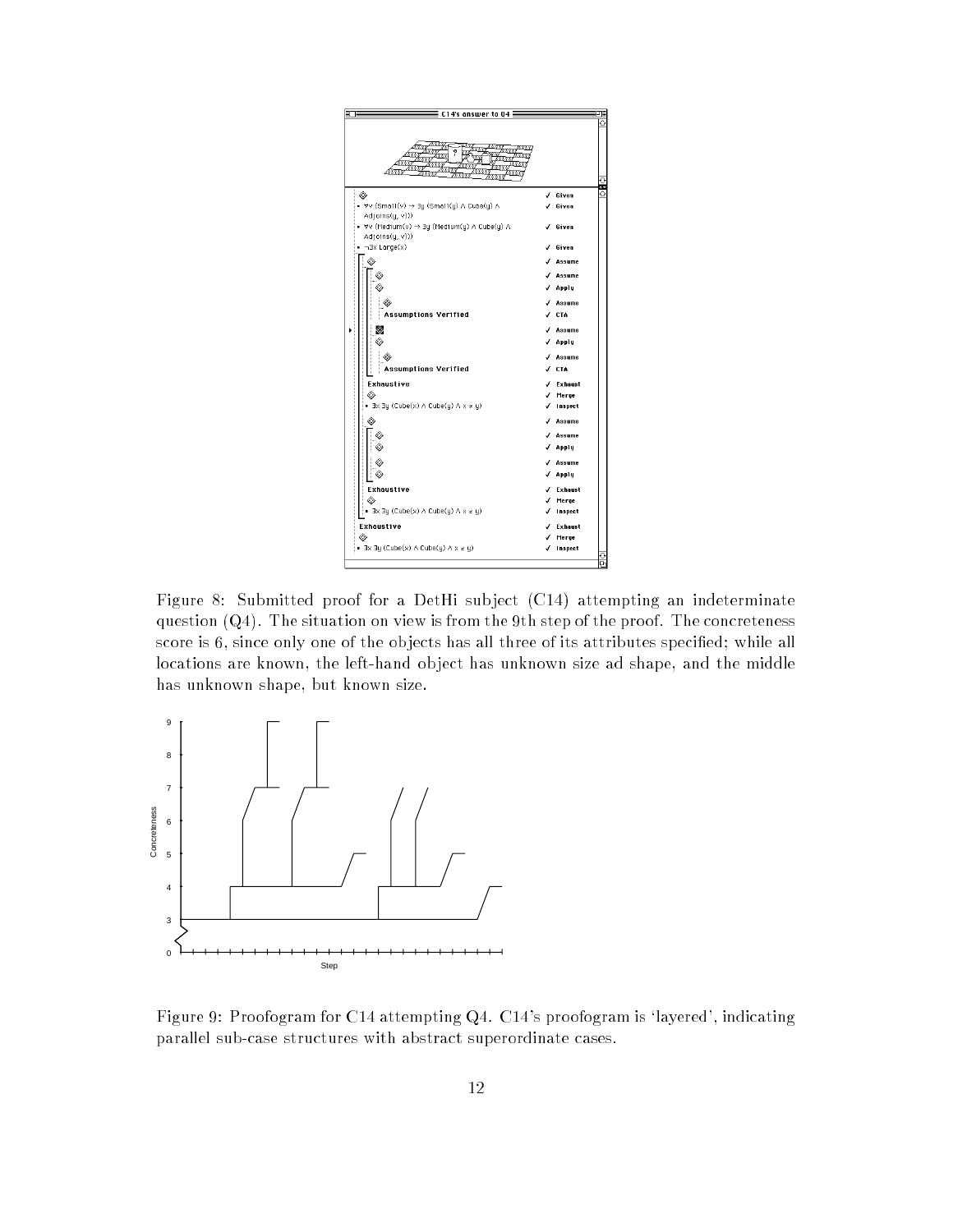the following hypothesis: DetHi subjects introduce concreteness by stages, whereas DetLo sub jects introduce it more immediately.

To assess whether this apparent patterning was reliable, we printed the 88 proofograms (4 for each of the 22 sub jects). Each proofogram was invisibly coded by sub ject and question. The proofograms were randomly ordered, and two prototypes (one spikey, one layered) were selected as category exemplars. The proofograms were then given to two independent raters, who were separately instructed to assign each proofogram to one category or the other, under a forced choice regime.

The results indicated a high degree of agreement between raters, with a discrepancy between the raters on only 2 of the 88 proofograms. A third observer was employed to resolve the categorisation disagreement. The raters' classication decisions for each proof were recorded.

We then analysed the concordance between proofogram category and problem determinacy level. For each of the 4 questions, 2 - 1 tables were produced, showing the number ber of items in each cell (DetLo/spikey; DetLo/layered; DetHi/spikey; DetHi/layered). A nonparametric measure of association ( $\phi$  coefficient) was then calculated for each table.

The results indicated that the hypothesised association only held on indeterminate questions (on question 2,  $\phi = .43$ <sup>\*</sup>;<sup>1</sup> on question 4,  $\phi = .28$ ). On questions 1 and 3 (determinate questions), both raters assigned all proofograms to the spikey category.

This confirms that there is a 'staging phenomenon': DetHi introduce concreteness by stages, whereas DetLo introduce it more immediately. In terms of proof structure, DetHi tend to produce structured sets of cases, with superordinate cases involving graphical abstraction; DetLo tend to produce sets of cases without such overt superordinate structure. This staging phenomenon supports the abstraction ability hypothesis: the two groups are certainly using abstractions in different ways.

#### 5.3 Bigram analysis of final proofs

Of Hyperproof 's rules, only Assume, Apply and Merge increase concreteness. We therefore examined the kind of patterns in which they occur through proof-corpus analysis. The existence of the staging phenomenon indicates that DetHi and DetLo differ in the way they handle concreteness. Since Assume is by far the most frequent means of adding concreteness, the corpus analysis distinguishes between uses of the rule which introduce totally concrete graphical situations, and those which leave some abstractness in the graphic. The term Fullassume denotes the former type of use, and assume denotes the latter.

Now, we are taking hyperproofs to be hierarchically structured discourses. It should therefore be possible to analyse them using techniques developed for the study of natural language corpora. In particular, we can carry out bigram analyses of rule use, where hierarchy and linear ordering can be taken into account. This section and the next depend on the results emerging from Monaghan's (1995) study.

Many statistical tests of natural language assume a normal distribution of units

 $\lceil$  Significance at the  $p < 0.05$  level is denoted by  $\lceil$  .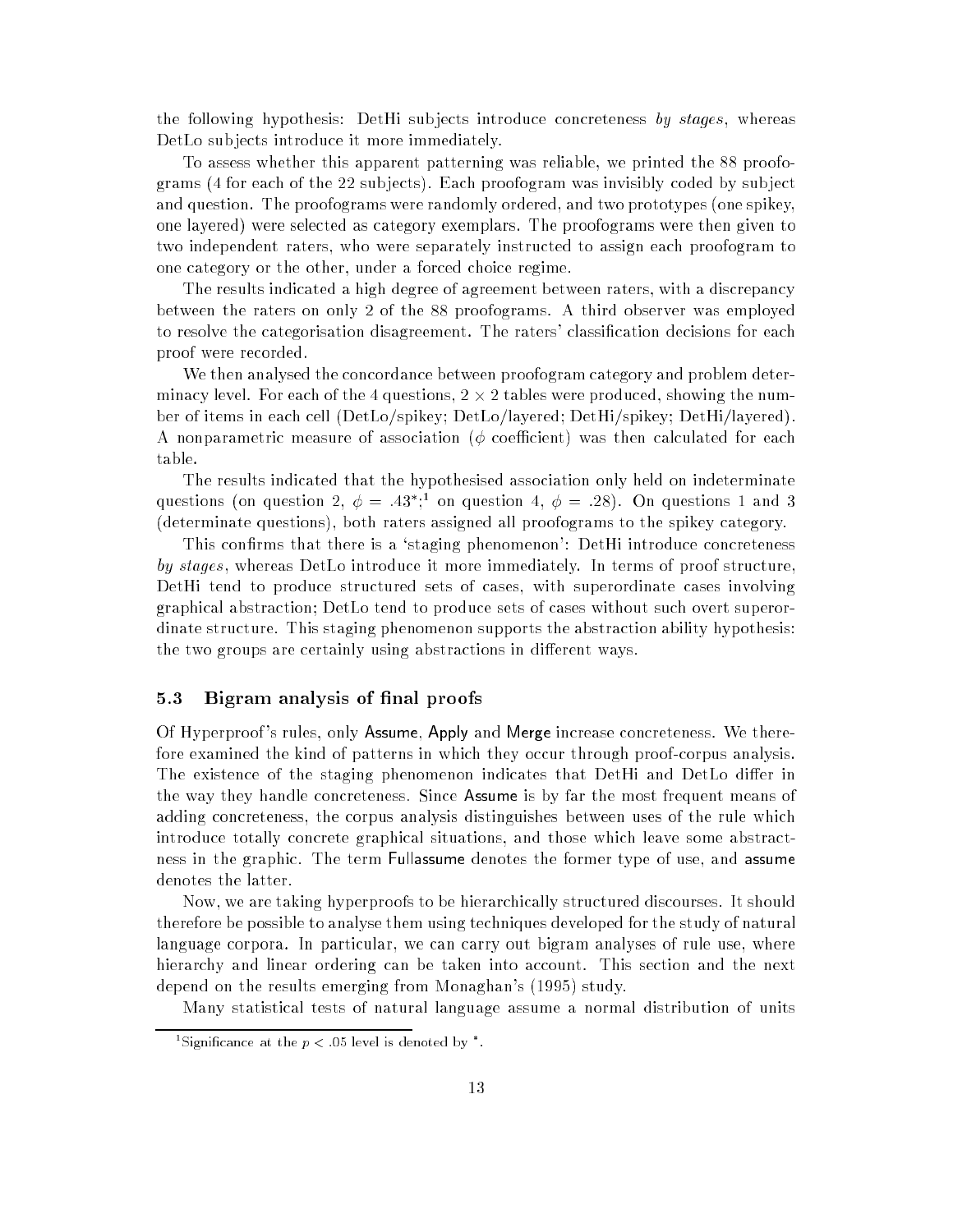Table 1: Bigram profile for subject  $C2$  on question 4.  $C2$  is a reasonable representative of the DetLo group. The first column indicates Dunning's 'log-likelihood', a measure of the significance of the distribution of a particular bigram in the corpus.  $k(AB)$  is a count of the number of times the bigram AB occurs,  $k(A \sim B)$  is a count of the number of times  $A$  is followed by a rule other than  $B$ , and so on. There are no significantly associated  $(p < .05)$  bigrams in this profile.

| $-2\log\lambda$ | k(AB | (A $\sim$ B) | $k(\sim AB)$ | $(\sim\!\mathrm{A}\!\sim\!\mathrm{B})$ | А       |                |
|-----------------|------|--------------|--------------|----------------------------------------|---------|----------------|
| 7.61            |      |              |              | 16                                     | Exhaust | Merge          |
| 7.61            |      |              |              | 16                                     | Merge   | Inspect        |
| 5.09            | 4    |              | 6            |                                        | CTA     | Assume         |
| 5.09            |      |              |              |                                        | Assume  | CTA            |
| 1.10            |      |              | 9            |                                        | Given   | Assume         |
| 1.10            |      |              |              |                                        | Assume  | <b>Exhaust</b> |
| 0.80            |      |              | h,           | റ                                      | Assume  | Assume         |

within the corpus of language. For various reasons, this assumption is too strong. For a representative sample of the language, an enormous corpus is required, and even then, there is no guarantee that there will be 'standard' occurrences of all words. Of course, one could focus only on the most frequent words within the corpus. But this means that `anomalies' are ignored, and these may be the most important elements in determining individual style, so that the data would be severely impoverished. Dunning's (1993) 'Log-Likelihood Test' addresses these problems, and unlike the more traditional Pearson's  $\chi^2$  Test, will apply effectively to the small corpus of Hyperproof logs. Ranking the bigrams according to this test provides a good *profile* of the individual's, or the group's. rule use in the proof body. Dunning's test is designed to "highlight particular A's and B's that are highly associated in text"  $(p.71)$ , and it is claimed that its results accord well with intuitions regarding the naturalness (or otherwise) of the relevant bigrams.

We can compare individuals' bigram profiles for a given question, as in Tables 1 and 2, and we can also consider now significant a given bigram is, by using the  $\chi^2$  test on the log-likelihood value. In the most general results, of course, concern the performance of the two cognitive types on the two question types, and it is to these that we now turn

A number of factors are immediately visible in the bigram summary statistics, given in Table 3. For instance, DetHi exhibit more distinct bigrams overall, and considerably more significant bigrams. Considering only the latter, two scores were derived for each subject. One score corresponded to the number of significant bigrams on questions 1 and 3 combined (determinate items); the other to the number of significant bigrams on questions 2 and 4 combined (indeterminate items). A 2 - 2 analysis of variance

<sup>2</sup> It should be noted that the current paper corrects an error in Oberlander et al. (1996), concerning the measure of signicantly associated bigrams. Though the amended results lead to slight quantitative dierences, the dieterences is resulted our hypotheses from the maintain are three than the present maintained in the current study.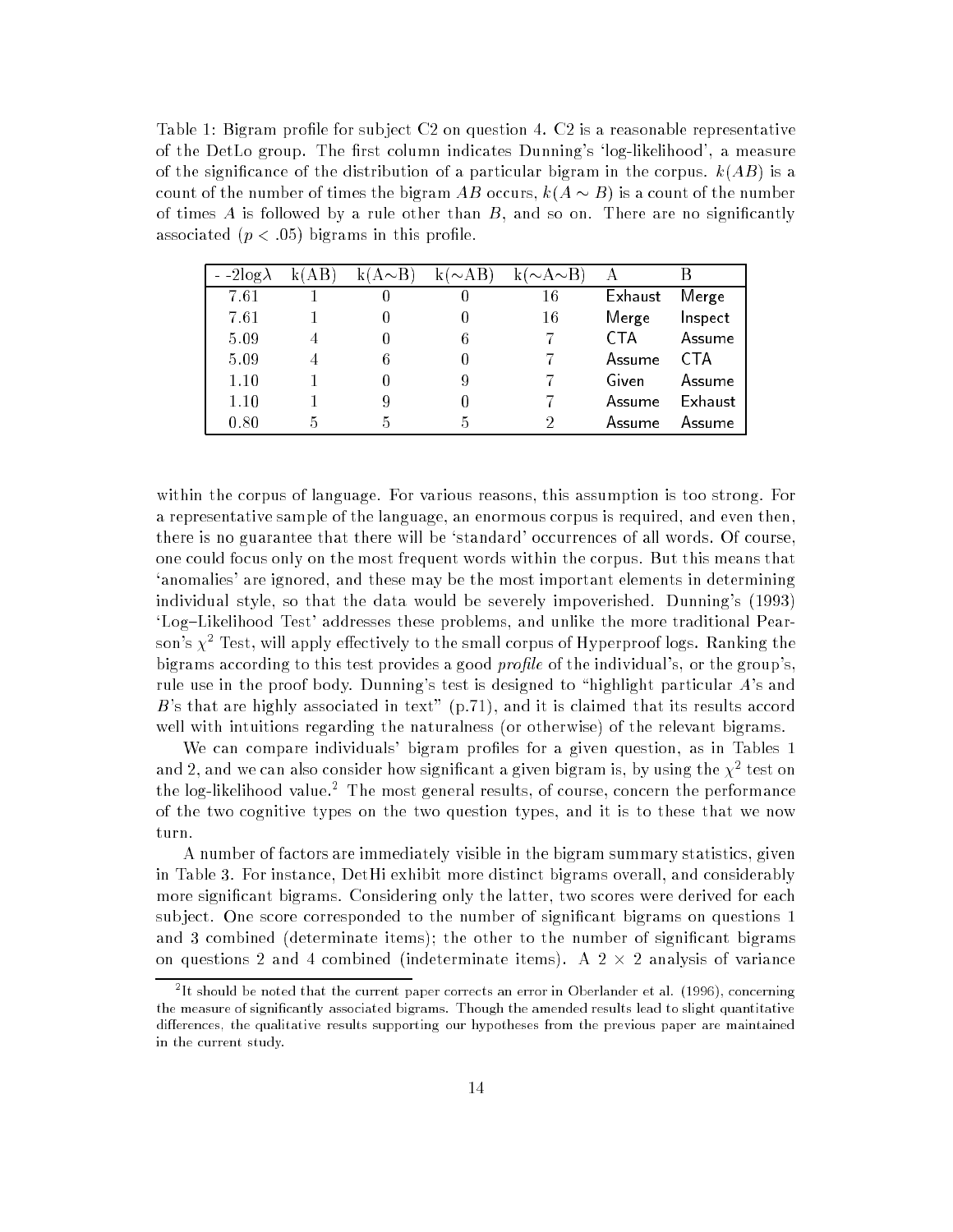Table 2: Bigram profile for subject C14 on question 4. C14 is a reasonable representative of the DetHi group. The bigrams above the horizontal line are significantly associated  $(p < .05)$ .

| $-2\log\lambda$ | AВ<br>k١ | $k(A \sim B)$ | $\sim$ AB<br>k.  | $\sim$ A $\sim$ B | А       | В          |
|-----------------|----------|---------------|------------------|-------------------|---------|------------|
| 17.81           | 3        |               | $\left( \right)$ | 20                | Exhaust | Merge      |
| 17.81           | 3        |               | 0                | 20                | Merge   | Inspect    |
| 10.16           | 4        | 4             | $\left( \right)$ | 15                | Assume  | Apply      |
| 4.59            | 2        | 6             | 0                | 15                | Assume  | <b>CTA</b> |
| 3.32            | 3        |               | 5                | 14                | Apply   | Assume     |
| 2.20            |          |               |                  | 15                | Given   | Assume     |
| 1.83            |          |               | 2                | 19                | CTA     | Exhaust    |
| 1.83            |          |               | 2                | 19                | Inspect | Exhaust    |
| 0.53            |          | 3             | 2                | 17                | Apply   | Exhaust    |
| 0.53            | 2        | 6             | 6                | 9                 | Assume  | Assume     |
| 0.21            |          |               |                  | 14                | CTA     | Assume     |
| 0.21            |          |               |                  | 14                | Inspect | Assume     |

Table 3: Summary of bigram statistics. The table registers Assume's split into assume and Fullassume, while distinguishing sub ject-style (DetHi/Lo) and question-type (det/indet).

|                                |         | DetLo.det DetLo.indet DetHi.det DetHi.indet |     |    |
|--------------------------------|---------|---------------------------------------------|-----|----|
| number of distinct bigrams     | 35      | 37                                          |     |    |
| number of significant          |         |                                             |     |    |
| bigrams $(p<.05)$              | $\perp$ |                                             | Lh. | 15 |
| highly significant $(p < 005)$ |         |                                             |     |    |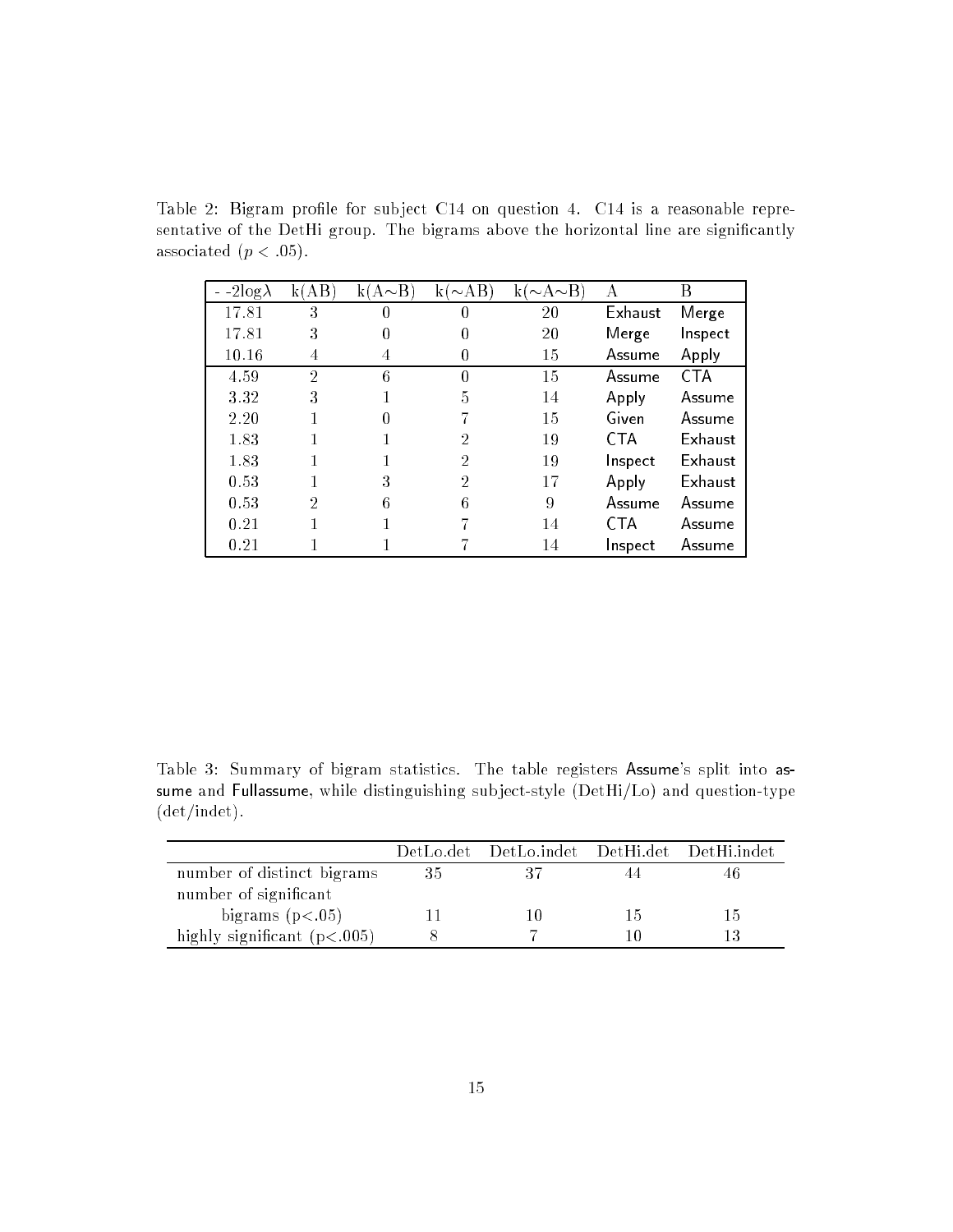was performed, in which factor 1 was a between-subject factor (DetHi, DetLo), and factor 2 corresponded to item determinacy (determinate, indeterminate). Factor 2 (within-sub jects) was treated as a repeated measure in the analysis. The ANOVA summary table revealed a significant main effect for proof determinacy  $(F = 4.93, df =$  $(1, 20), p < .05$ , but only an insignificant interaction between subject type and proof determinacy  $(F = 0.07, df = (1, 20), p = .79)$ . All subjects manifested more significant bigrams on indeterminate questions. This indicates that the trends implied by the figures in the Table 3 are reliable. However, it does not reflect any differences in rule use by the two groups. Thus, we turn to an analysis of differences between the groups in the use of particular bigrams.

To indicate the nature of the revised profiles, Tables 4 and 5 show the bigram profiles for DetHi and DetLo on indeterminate questions. Taking the profiles for the two groups, we can consider differences both between-groups and within-groups. On indeterminate questions, we find that the bigrams assume Close, Given assume, assume Fullassume, Observe assume, NegIntro Univintro, Close assume, and Apply Observe are signicant in DetHi proofs, but not in DetLo ones. Conversely, only the bigrams Inspect Merge and Given Apply are significant in DetLo proofs, but not in DetHi ones. The profiles are weakly but significantly correlated ( $r = 0.167$  ). When taking into account only those bigrams that are significantly associated in the profiles, the correlation is higher, but not significant  $(r = 0.443, ns)$ .

On determinate questions, the bigrams assume Apply, CTA Observe, Close Fullassume, Observe CTA, Apply Fullassume, Inspect Implyelim, and Fullassume Fullassume are signicant in DetHi proofs, but not in DetLo ones. Conversely, as with the indeterminate questions, there are only two bigrams significant in DetLo proofs, but not in DetHi ones: Inspect Merge and Exhaust Inspect. Here, the two subject groups' profiles are significantly correlated  $(r = 0.537**)$ . The correlation between significantly-associated bigrams is even stronger and still highly significant  $(r = 0.809^{**})$ .

This finding accords with the proofograms' indication that it is indeterminate questions which best discriminate the two sub ject groups. Recall that these are the questions in which the initial graphical situation is abstract, so that all concreteness must be introduced explicitly by the sub jects.

This difference may be explained in terms of the difference in response demanded by the different types of question. Indeterminate questions require a greater degree of graphical abstraction, and are actually more difficult than determinate questions. When confronted with a determinate question, DetLo sub jects perform using several rules that are associated in their proofs; DetHi sub jects utilise more associated rules. When confronted with an indeterminate question, DetLo sub jects lose some of the structure of their proofs, in that there are now fewer associated rules. DetHi sub jects, however, maintain a higher level of structure, the number of significantly associated bigrams remaining the same.

Arguably, then, DetHi sub jects maintain the structure of their proofs regardless of the type of question they are confronted with. By contrast, DetLo display more

<sup>&</sup>lt;sup>3</sup>Correlations reported here are non-parametric (Spearman's  $\rho$ ). Significance at the  $p < .05$  level is denoted by ; significance at the  $p < 0.01$  level by ...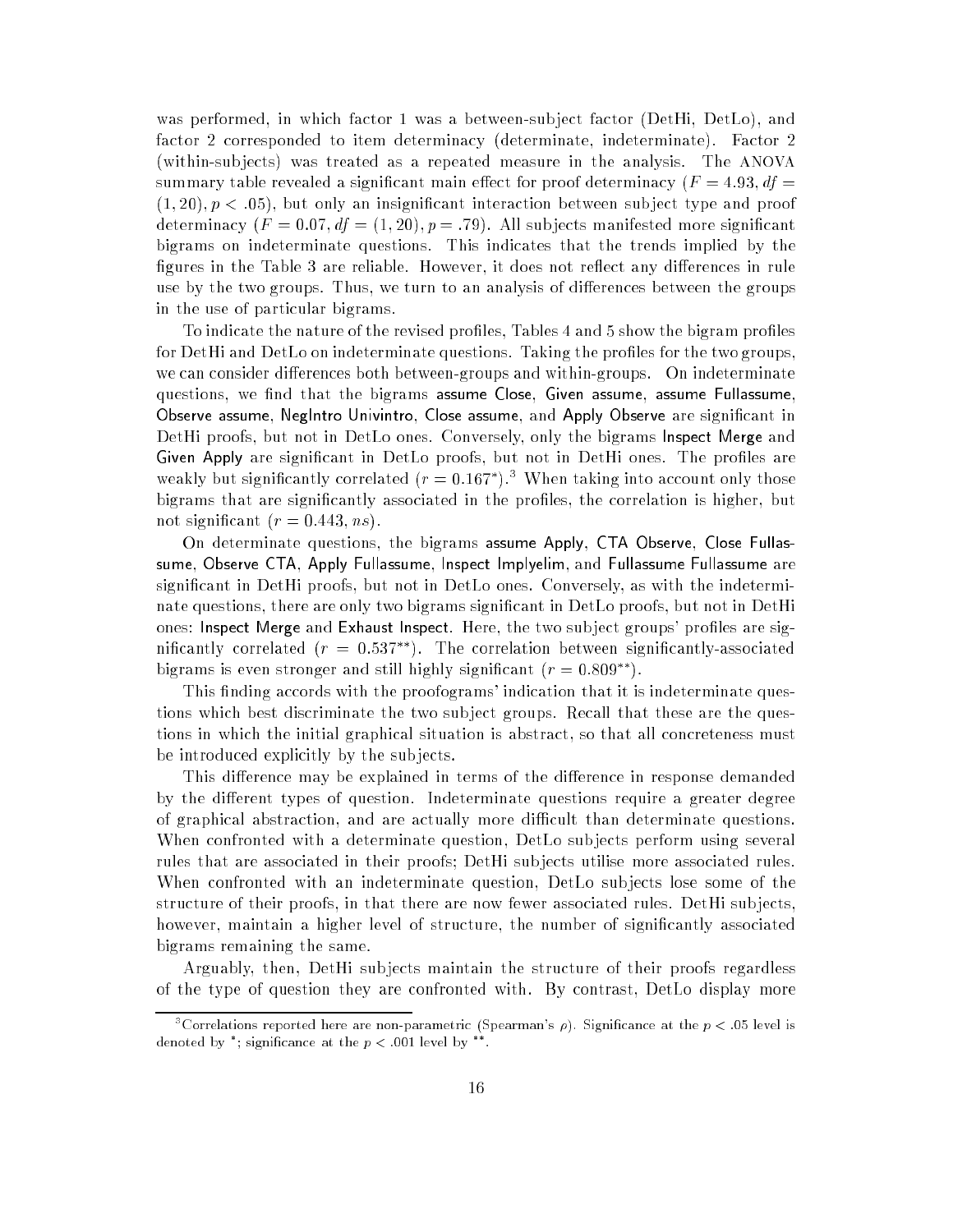| $-2\log\lambda$ | k(AB)          | $k(A \sim B)$    | $k(\sim AB)$     | $k(\sim A \sim \overline{B})$ | А          | $\boldsymbol{B}$        |
|-----------------|----------------|------------------|------------------|-------------------------------|------------|-------------------------|
| 145.43          | 57             | 22               | 29               | 355                           | Fullassume | $\overline{\text{CTA}}$ |
| 123.52          | 26             | 13               | $\overline{5}$   | 419                           | Exhaust    | Merge                   |
| 78.72           | 33             | 85               | 3                | 342                           | assume     | Apply                   |
| 69.47           | 17             | 11               | 12               | 423                           | Merge      | Inspect                 |
| 53.63           | 39             | 43               | 40               | 341                           | <b>CTA</b> | Fullassume              |
| 36.46           | $\overline{2}$ | 77               | 116              | 268                           | Fullassume | assume                  |
| 26.16           | 14             | 68               | $\overline{7}$   | 374                           | <b>CTA</b> | Observe                 |
| 26.01           | 12             | 27               | 17               | 407                           | Exhaust    | Inspect                 |
| 25.06           | 15             | 103              | $\overline{4}$   | 341                           | assume     | Close                   |
| 19.56           | 17             | $\boldsymbol{9}$ | 101              | 336                           | Given      | assume                  |
| 19.55           | 6              | 112              | 73               | $27\sqrt{2}$                  | assume     | Fullassume              |
| 17.95           | 11             | $\sqrt{3}$       | 107              | 342                           | Observe    | assume                  |
| 14.27           | $\mathbf{1}$   | $\boldsymbol{0}$ | $\overline{0}$   | 462                           | Negintro   | Univintro               |
| 12.54           | 12             | $\overline{7}$   | 106              | 338                           | Close      | assume                  |
| 8.58            | $\,6$          | 30               | 15               | 412                           | Apply      | Observe                 |
| 7.60            | $\overline{5}$ | 14               | 26               | 418                           | Inspect    | Merge                   |
| 6.68            | $\mathbf{1}$   | 117              | 20               | 325                           | assume     | Observe                 |
| 6.54            | 8              | 28               | 33               | 394                           | Apply      | Exhaust                 |
| 6.44            | $\mathbf{1}$   | $\boldsymbol{0}$ | 18               | 444                           | Existintro | Close                   |
| 6.44            | $\mathbf{1}$   | 18               | $\boldsymbol{0}$ | 444                           | Close      | Negintro                |
| 4.41            | 9              | 10               | 109              | 335                           | Inspect    | assume                  |
| 3.55            | $\mathbf{1}$   | $\boldsymbol{0}$ | 78               | 384                           | Univintro  | Fullassume              |
| 3.40            | 14             | 22               | 104              | 323                           | Apply      | assume                  |
| 2.77            | $\overline{4}$ | 15               | 37               | 407                           | Close      | Exhaust                 |
| 2.77            | $\overline{4}$ | $15\,$           | 37               | 407                           | Inspect    | Exhaust                 |
| 2.74            | $\mathbf{1}$   | 117              | $\boldsymbol{0}$ | 345                           | assume     | Existintro              |
| 2.67            | 28             | 90               | 58               | 287                           | assume     | <b>CTA</b>              |
| $2.52\,$        | $\mathbf{1}$   | 18               | 78               | 366                           | Inspect    | Fullassume              |
| $2.52\,$        | $\overline{2}$ | 26               | 77               | 358                           | Merge      | Fullassume              |
| $2.28\,$        | 24             | 94               | 94               | $25\sqrt{1}$                  | assume     | assume                  |
| $2.09\,$        | $\mathbf{1}$   | $38\,$           | 35               | 389                           | Exhaust    | Apply                   |
| 1.68            | $\overline{7}$ | 19               | $72\,$           | 365                           | Given      | Fullassume              |
| 1.54            | $\mathbf{1}$   | 13               | 85               | 364                           | Observe    | <b>CTA</b>              |
| 1.29            | $\mathbf{1}$   | 27               | 40               | 395                           | Merge      | Exhaust                 |
| 0.81            | $\overline{5}$ | 74               | 36               | 348                           | Fullassume | Exhaust                 |
| 0.69            | 8              | 28               | $7\sqrt{1}$      | 356                           | Apply      | Fullassume              |
| 0.67            | $\overline{2}$ | $17\,$           | 77               | 367                           | Close      | Fullassume              |
| 0.67            | $\overline{2}$ | $7\,7$           | 17               | 367                           | Fullassume | Close                   |
| $0.28\,$        | $\mathbf{1}$   | $13\,$           | $18\,$           | 431                           | Observe    | Close                   |
| $0.15\,$        | $8\,$          | $20\,$           | 110              | $325\,$                       | Merge      | assume                  |
| $0.10\,$        | 8              | 74               | 33               | $348\,$                       | <b>CTA</b> | Exhaust                 |
| 0.06            | $\mathbf{1}$   | $13\,$           | $40\,$           | 409                           | Observe    | Exhaust                 |
| 0.03            | 10             | 108              | $31\,$           | $314\,$                       | assume     | Exhaust                 |
| $0.02\,$        | $13\,$         | 66               | 66               | 318                           | Fullassume | Fullassume              |
| 0.00            | $2\sqrt{1}$    | 61               | 97               | 284                           | <b>CTA</b> | assume                  |
| 0.00            | $\overline{2}$ | $\sqrt{24}$      | $34\,$           | 403                           | Given      | Apply                   |

Table 4: Bigram profile for DetHi subjects' indeterminate questions. The bigrams above the horizontal line are significantly associated  $(p < .05)$ .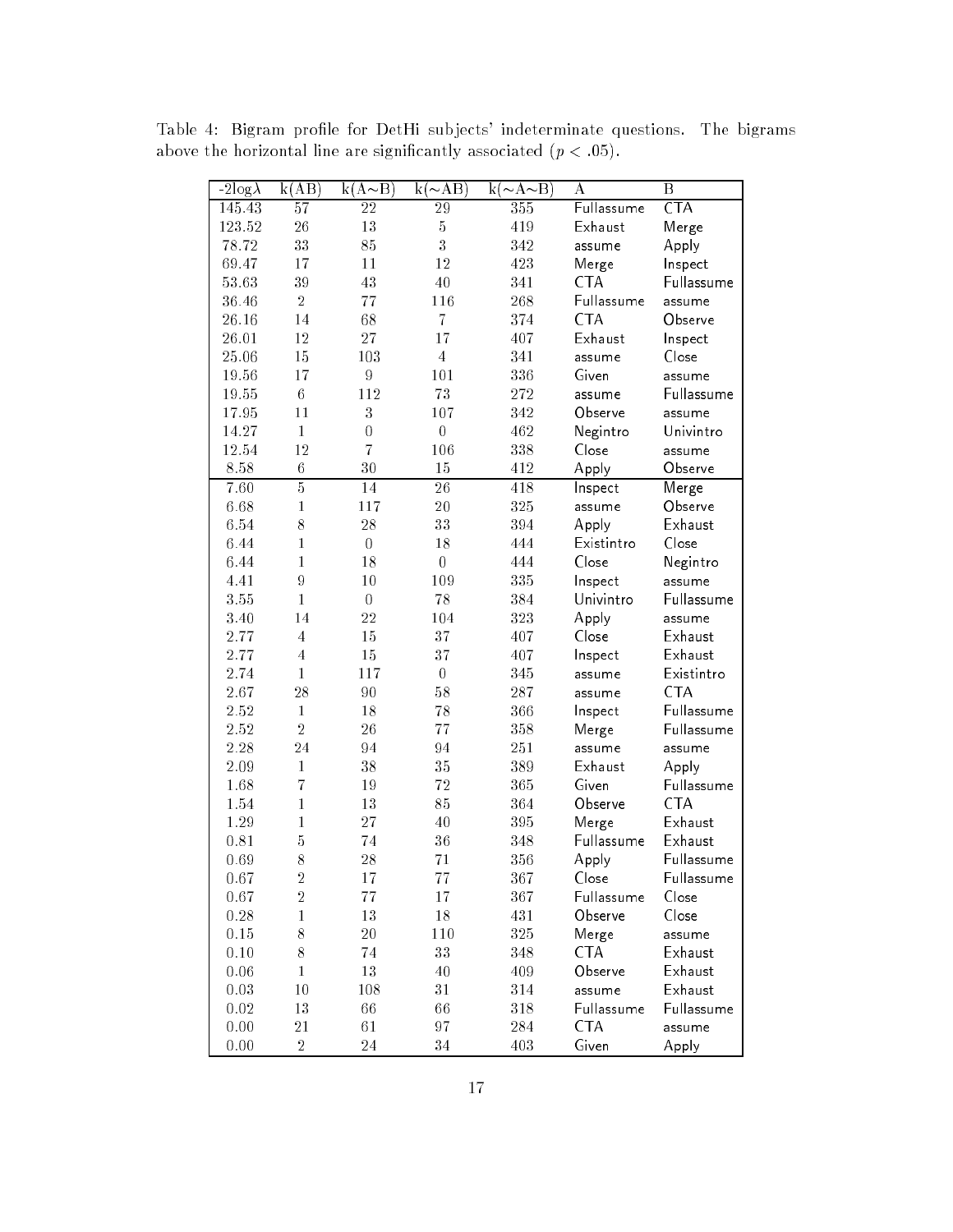| $-2\log\lambda$ | k(AB)            | $k(A \sim B)$  | $k(\sim AB)$   | $k(\sim A \sim B)$ | $\bf{A}$   | B                       |
|-----------------|------------------|----------------|----------------|--------------------|------------|-------------------------|
| 134.90          | 67               | 33             | 15             | $\overline{221}$   | Fullassume | $\overline{\text{CTA}}$ |
| 78.70           | 19               | 13             | $\bf 5$        | 299                | Exhaust    | Inspect                 |
| 36.75           | 10               | 8              | 11             | 307                | Inspect    | Merge                   |
| 34.48           | $\mathbf{1}$     | 99             | $\sqrt{54}$    | 182                | Fullassume | assume                  |
| 33.09           | 45               | 35             | 55             | 201                | <b>CTA</b> | Fullassume              |
| 27.97           | 11               | 21             | 10             | 294                | Exhaust    | Merge                   |
| 14.58           | 8                | 72             | $\sqrt{2}$     | 254                | <b>CTA</b> | Observe                 |
| 10.52           | $\overline{4}$   | 14             | $\overline{7}$ | 311                | Given      | Apply                   |
| 8.95            | $\ddot{6}$       | 48             | $\bf 5$        | 277                | assume     | Apply                   |
| 8.29            | $\overline{5}$   | 12             | 19             | 300                | Merge      | Inspect                 |
| 6.29            | $\overline{7}$   | 10             | 48             | 271                | Merge      | assume                  |
| 5.84            | $\overline{4}$   | 96             | 28             | 208                | Fullassume | Exhaust                 |
| 5.45            | 15               | 39             | 40             | 242                | assume     | assume                  |
| 4.95            | 13               | 67             | 19             | 237                | <b>CTA</b> | Exhaust                 |
| 4.73            | $\mathbf 1$      | 31             | $\overline{0}$ | 304                | Exhaust    | Unknown                 |
| 363             | $\mathbf{1}$     | $\overline{0}$ | 54             | 281                | Unknown    | assume                  |
| 3.31            | $\boldsymbol{6}$ | 12             | 49             | 269                | Given      | assume                  |
| 3.31            | $\ddot{6}$       | 12             | 49             | 269                | Inspect    | assume                  |
| 3.29            | $\overline{4}$   | $\,6$          | 51             | 275                | Apply      | assume                  |
| 3.27            | $\overline{2}$   | 15             | 98             | 221                | Merge      | Fullassume              |
| 2.16            | $\mathbf{1}$     | 31             | 31             | 273                | Exhaust    | Exhaust                 |
| 1.85            | $\overline{5}$   | $\overline{5}$ | 95             | 231                | Apply      | Fullassume              |
| 1.83            | 12               | 42             | 88             | 194                | assume     | Fullassume              |
| 1.83            | $\mathbf{1}$     | $\overline{5}$ | 10             | 320                | Observe    | Apply                   |
| 1.83            | 8                | 10             | 92             | 226                | Given      | Fullassume              |
| 1.14            | 3                | 14             | $\sqrt{29}$    | 290                | Merge      | Exhaust                 |
| 0.98            | 26               | 74             | 74             | 162                | Fullassume | Fullassume              |
| 0.82            | $\overline{7}$   | 47             | 25             | 257                | assume     | Exhaust                 |
| 0.51            | $\overline{2}$   | 98             | 8              | 228                | Fullassume | Observe                 |
| 0.30            | $\mathbf{1}$     | $\bf 5$        | 31             | 299                | Observe    | Exhaust                 |
| 0.22            | $\overline{1}$   | $\overline{5}$ | 81             | 249                | Observe    | <b>CTA</b>              |
| 0.10            | 14               | 66             | 41             | 215                | <b>CTA</b> | assume                  |
| 0.08            | 14               | 40             | 68             | 214                | assume     | <b>CTA</b>              |
| 0.05            | $\overline{2}$   | 16             | $30\,$         | 288                | Inspect    | Exhaust                 |
| 0.04            | $\overline{2}$   | $\overline{4}$ | 98             | 232                | Observe    | Fullassume              |
| 0.00            | $\mathbf{1}$     | $\overline{5}$ | 54             | 276                | Observe    | assume                  |
| 0.00            | $\overline{1}$   | 9              | 31             | 295                | Apply      | Exhaust                 |

Table 5: Bigram profile for DetLo subjects' indeterminate questions. The bigrams above the horizontal line are significantly associated  $(p < .05)$ .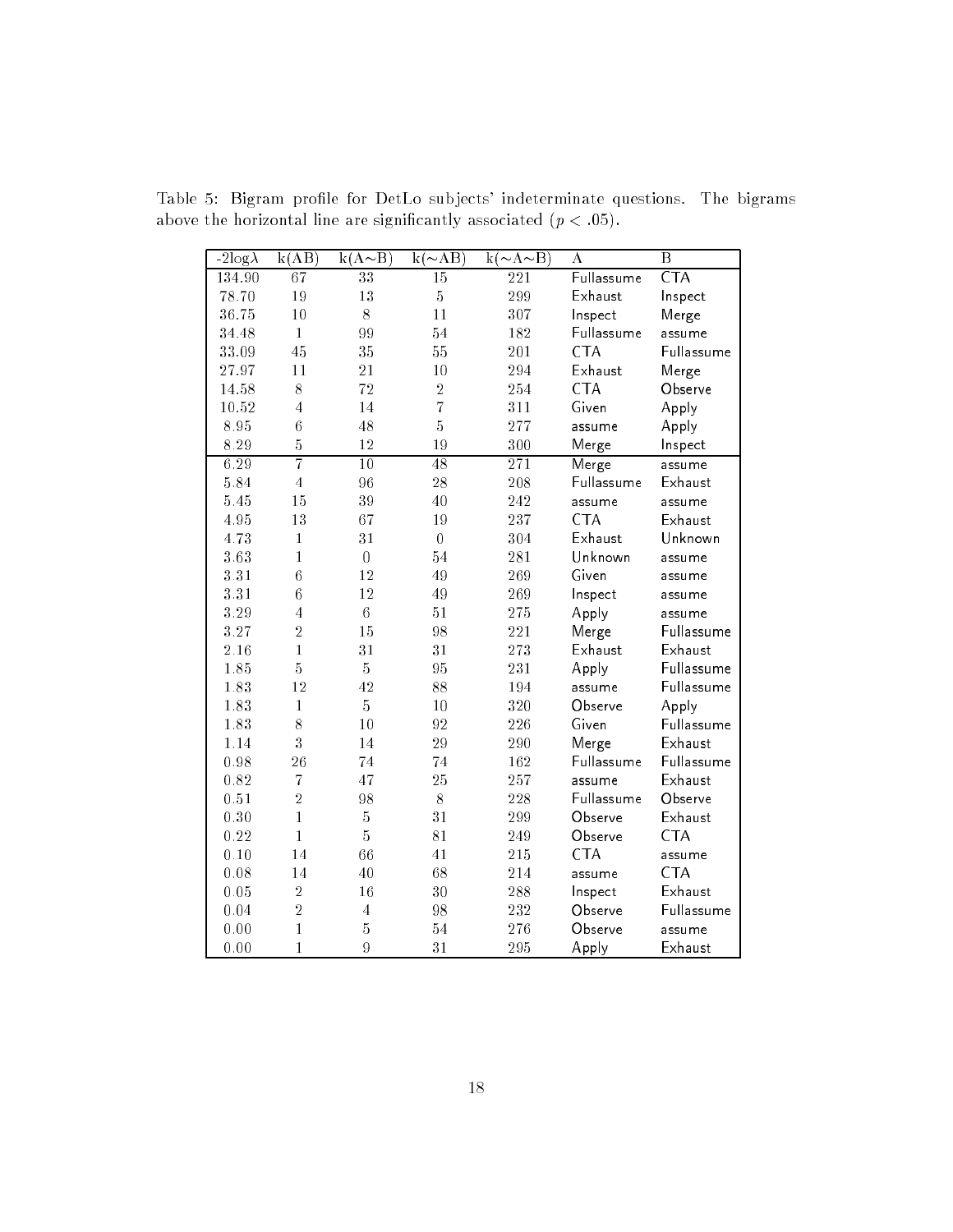structure in answers to determinate questions than indeterminate questions, the greater degree of complexity of the latter producing a different response profile.

#### 5.4 Network modelling of final proofs

The proofogram and corpus analyses therefore support the abstraction ability hypothesis. On questions where the subject must construct the concrete graphic, it seems that DetHi sub jects exhibit staging behaviour, and build their graphics incrementally, whereas DetLo subjects are prone to construct their concrete graphics in one go. The abstraction ability hypothesis seems plausible, since the `stagers' are exactly those whom our main study showed benefit most from teaching with Hyperproof (Stenning, Cox and Oberlander, 1995).

But why do the sub ject groups' generated discourses diverge under these circumstances? As we have suggested, one tempting hypothesis comes from identifying our DetHi-DetLo distinction with the traditional visualiser-verbaliser distinction. If it's a matter of visual preference, then the diagrammatically capable DetHi sub jects are just the visualisers, and therefore, they prefer to produce graphically-biased discourses, when the task allows. The diagrammatically less capable DetLo are the verbalisers, and hence prefer sententially-biased discourses—or at least, they do not show a strong preference for the graphical.

The alternative transmodal hypothesis is that DetHi sub jects are better at multimodal reasoning, mixing sentential and graphical information. On this account, DetLo might be perfectly happy producing graphically-biased discourses, so long as they do not have to translate information back and forth between the graphical and the sentential.

One way of testing these competing views is to compare network models of the bigram transitions, for the two sub ject types. The transition networks in Figures 10 and 11 represent, respectively, DetHi and DetLo behaviour on indeterminate questions. In the networks, the area of a node represents the frequency with which a rule is used, while the thickness of links represents the probability of taking that exit arc, given that one is in the state denoted by the node.

First, consider the left-hand parts of the networks. Any proof must start from a Given step; now, it is clear that there are several ways in which the use of assume and Fullassume varies between the DetHi and DetLo groups. First, DetHi make more use of assume than DetLo, while the latter make around twice as much use of Fullassume than the former. DetLo subjects' favouring of Fullassume over assume certainly confirms that they are not 'stagers'; but in a sense, it also suggests that it is they who exhibit a preference for the graphical modality, moving straight into it and working entirely within it, rather than gradually transferring information into it from the sentential pane. pane.

Notice also that around two-thirds of DetHi transitions from Given are to assume, and the rest go to Fullassume. By contrast, just one-third of DetLo transitions from Given go to assume; some  $22\%$  go to Apply, and  $44\%$  go straight to Fullassume. So, as well as favouring **Fullassume** over **assume**, DetLo subjects also often commence proof contruction by the use of Apply. This also helps to reduce subsequent interaction be-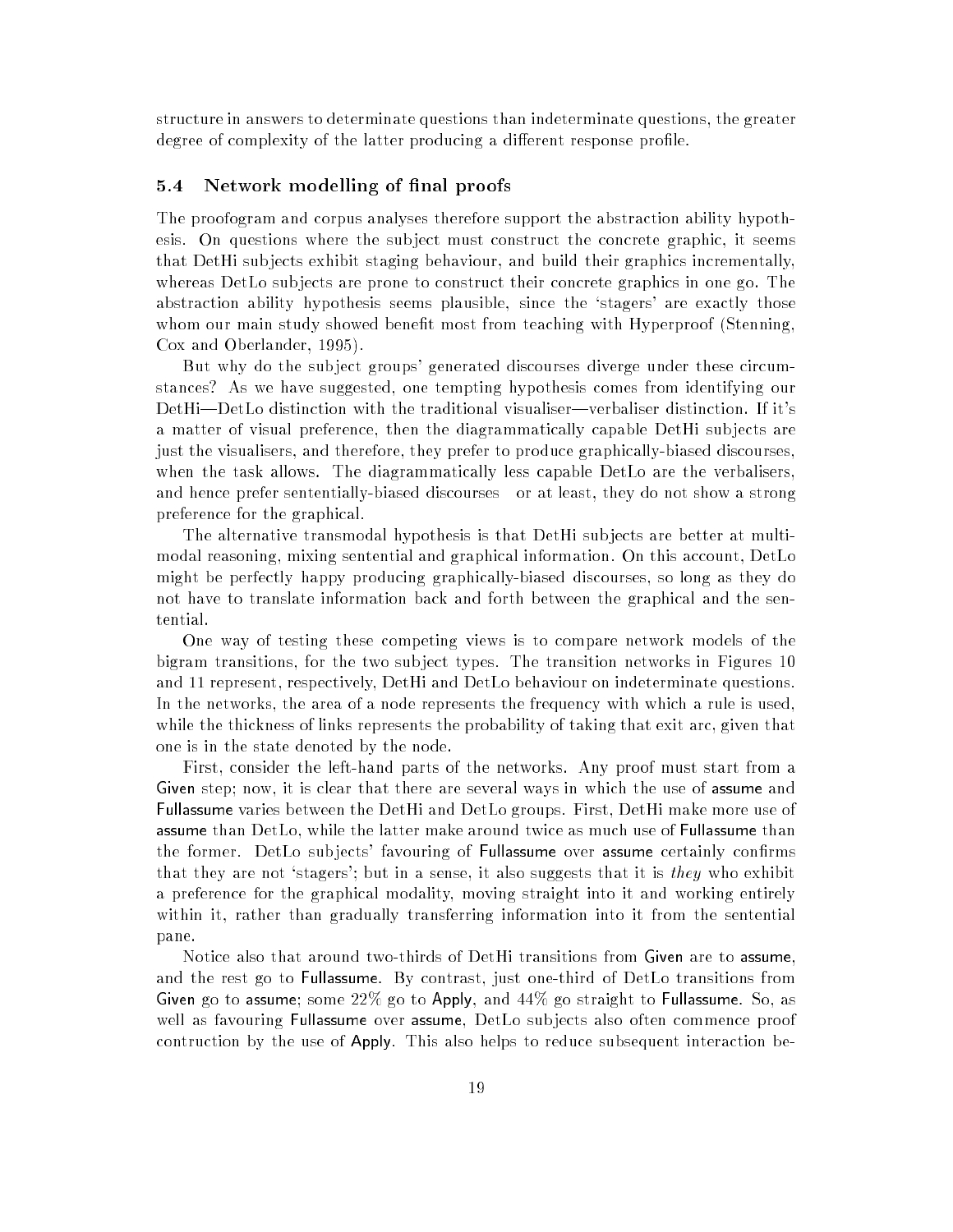![](_page_19_Figure_0.jpeg)

Figure 10: Transition network for DetHi behaviour on indeterminate questions. Nodes represent rules, and their areas represent the frequency at which that rule was invoked. Links represent the probability of transition from one rule to another; transitions at 10% probability and below are not shown.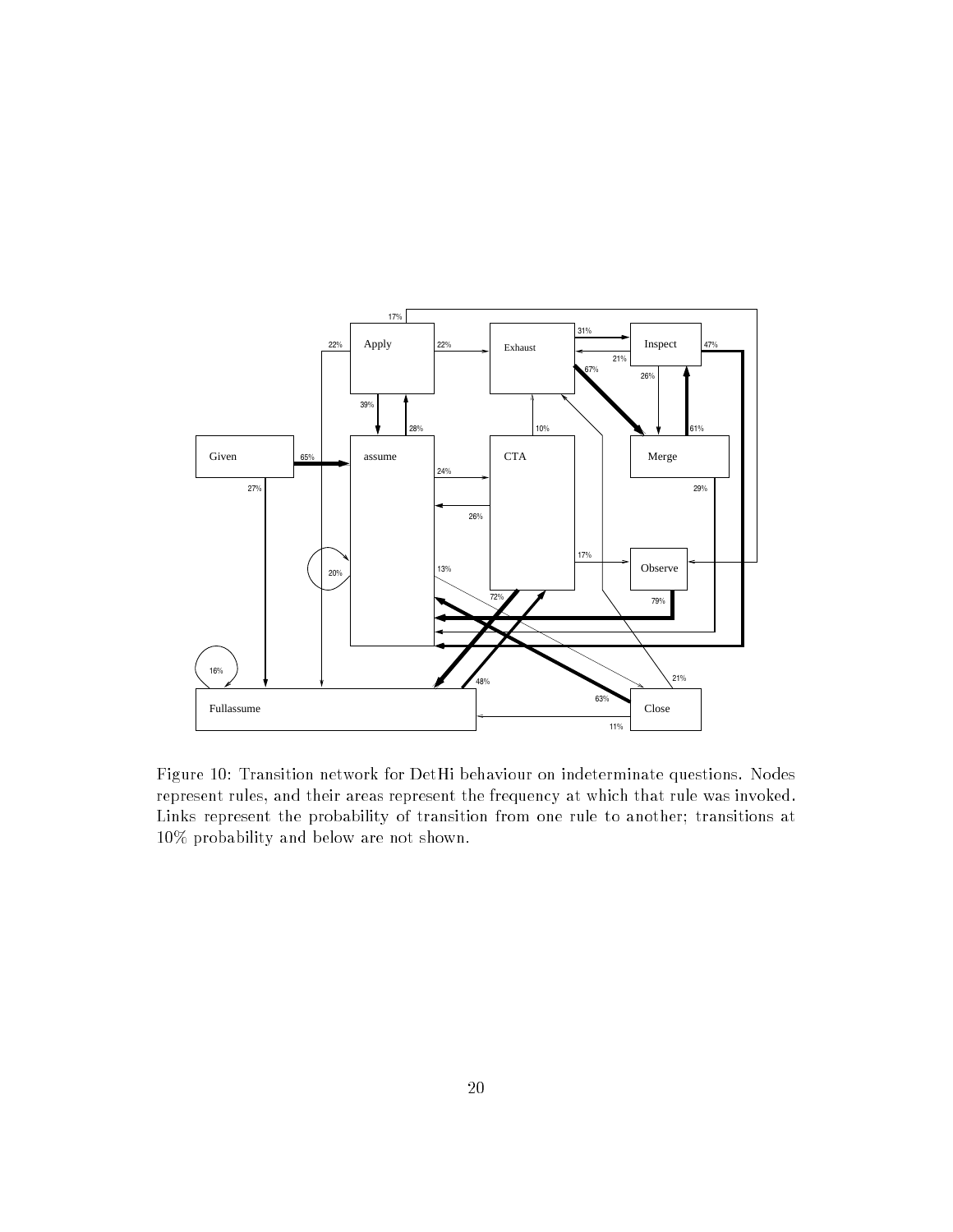![](_page_20_Figure_0.jpeg)

Figure 11: Transition network for DetLo behaviour on indeterminate questions. Note that Close is not visited at all.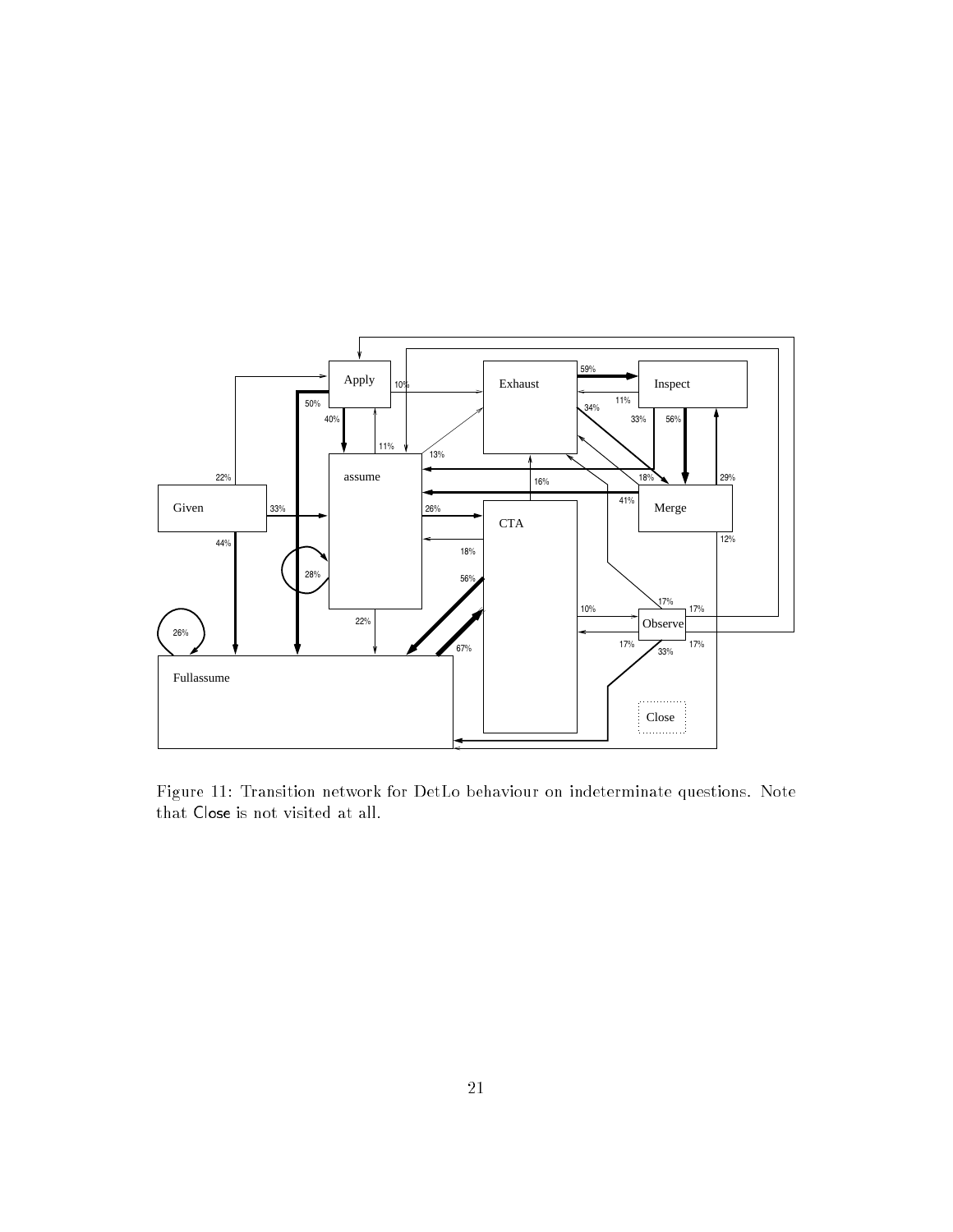tween the modalities, with case construction being performed only within the graphical window. Looking at Apply in more detail, it is apparent that DetHi are more likely to use it after assume (it accounts for 28% of their transitions out of assume, as opposed to just 11% amongst DetLo). And while both groups are as likely to use assume after Apply, DetLo are more than twice as likely as DetHi to go from Apply direct to Fullassume.

The assume Apply transition confirms that DetHi subjects tend to add information graphical window pane gradually, either by assumption, or by transfer from the sentential pane (via Apply).

Secondly, consider the top right portions of the networks. From Exhaust, DetLo are most likely to move first to Inspect, and from there to Merge. By contrast, DetHi are most likely to move first to Merge, and only from there to Inspect. Both Inspect and Merge find common information from the set of cases declared exhaustive by Exhaust. The difference is that Inspect provides this information sententially, and Merge does it graphically. It seems from the networks that DetHi find the graphical before the sentential, while DetLo find the sentential first, and only then carry out the graphical operation.<sup>4</sup>

Taking these two parts of the network together, it should be clear by now that this is not a simple matter of DetHi preferring the visual modality, not least since DetLo move to that modality more directly. Instead, the difference seems to be that the DetHi group *operate over* the graphical situations, frequently using a graphic as input, or guide, to further stages of proof construction. The DetLo, on the other hand, seem just to output graphics, without subsequently using them.

Finally, consider the bottom right hand corners of the networks. There is one very striking fact: DetLo subjects *barely ever* use the Close rule on these indeterminate questions. Close is used in proofs of inconsistency: students use it show that some assumptions contradict given information. And this means that while DetLo make considerable use of proofs of consistency—evidenced by the high frequency of use of  $\text{CTA}$ —they never proceed by showing that certain cases can be explicitly ruled out as inconsistent with existing premises and assumptions. Although it is specific to indeterminate questions, the aversion to proof by contradiction in these cases is intriguing. One possibility is that it may ultimately be related to findings concerning people's ability to verify or falsify general propositions (as in the four card selection problem, discussed, for instance, in Wason 1977). But another possibility is that this failure to use a strategy is only a failure in a particular context. Perhaps DetLo students are quite able at using the corresponding *reductio* strategies in sentential systems?

For the time being, however, it suffices that DetHi subjects do not show a simple preference for visual-graphical discourse. Rather, what distinguishes them is their greater tendency to translate between graphical and sentential modalities in both directions. It is tempting to say that they tend to produce multimodal discourses, instead of the monomodal discourses preferred by their DetLo colleagues. But of course, both groups produce `multimodal' discourses; what distinguishes them is the relative

<sup>-</sup>Examination of the process logs confirms this: the order of occurrence of these rules in the final proof faithfully reflects the order in which the rules were applied in proof development.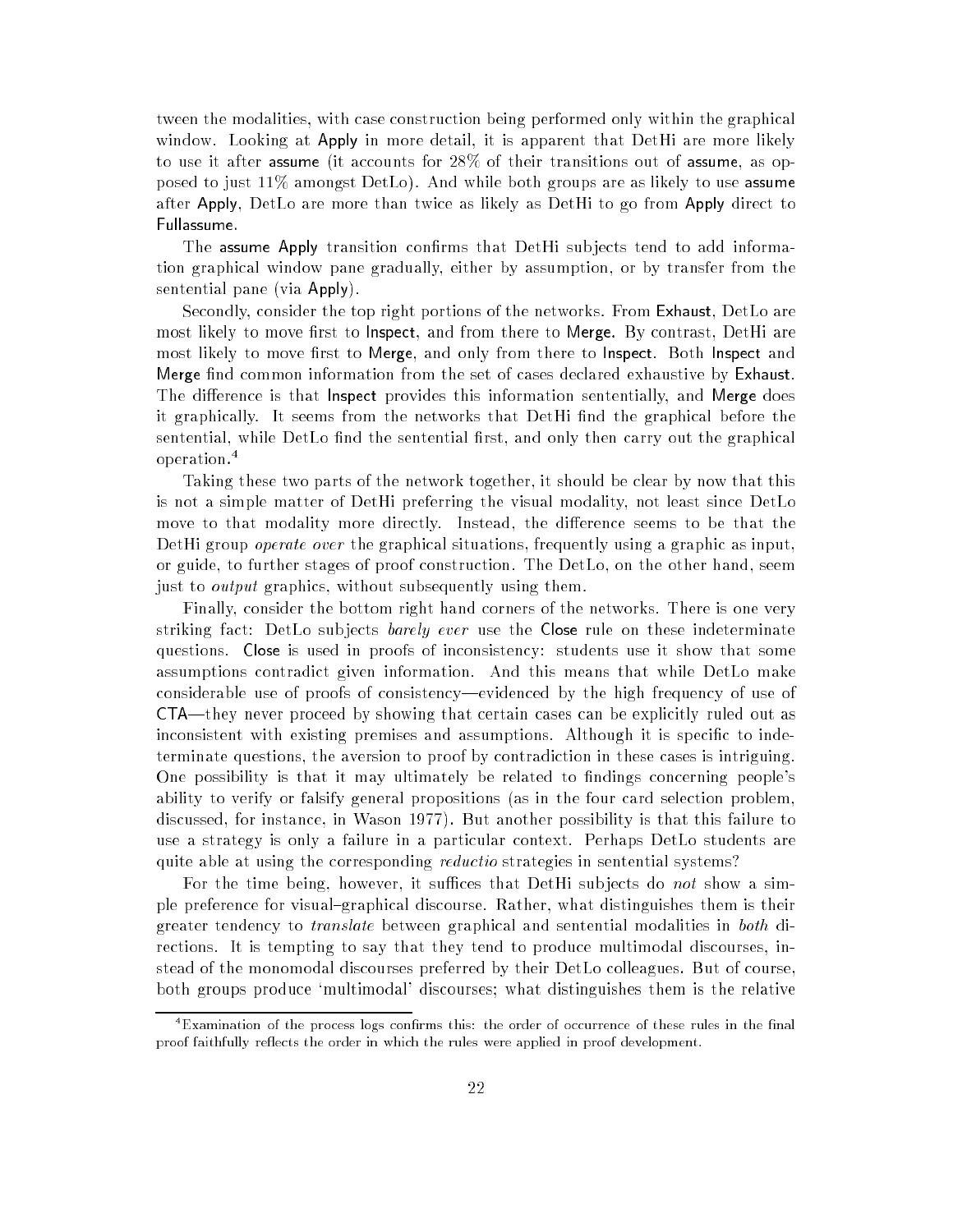frequency of occurrence of information from different modalities. DetHi produce discourses with frequent inter-mixing of different information types, while DetLo produce discourses, with the fewer transitions between diagrammatic and sentential modalities, which thus remain in essentially separate segments of the proof.

### 6 Conclusion

#### 6.1 Summary

Computer-based logic proofs are a form of multimodal self-communication. If each line of a hyperproof is an utterance, then the proof as a whole functions as an organised discourse, possessing hierarchical structure, inter-utterance dependencies, and rhetorical structure. Proofograms provide one way of visualising the hierarchical structure, revealing patterns of abstraction use. Bigram analysis provides a more precise way of capturing varying patterns of rhetorical structure. Network analysis encapsulates the differences between discourse styles in a synoptic form.

It might seem that producing multimodal logic proofs is merely a form of `unnatural' language processing. However, we believe that there are good reasons for studying these discourses. In the first place, results from our transfer tests indicate that the experience of being taught first-order logic generalises to other kinds of linguistic skill: from reasoning about proofs in a formal language (first-order logic) to reasoning in natural language. Logical discourse may be unnatural, but it is certainly connected to natural language discourse. In addition, computer-based protocol taking has allowed us to observe the structure and process of a type of discourse production in very considerable detail. The study therefore represents an approach that could be replicated for more natural forms of language.

We have here discussed two main questions concerning our corpus of hyperproofs. First, we have noted the extent to which the discourse structure of hyperproofs is influenced by question-type. Our findings here fit into the mainstream computational tradition of investigating how task constraints in
uence discourse structure. Secondly, we have noted the extent to which hyperproof discourses are influenced by individual differences in cognitive style, related to subjects' abstraction ability. We have suggested in particular that rules which handle abstraction and transmodal information transfer are used in characteristic ways by different groups of subjects. The evidence here is that abstraction ability tends to favour high frequency discourses, characteristic of transmodal reasoning, rather than the lower frequency discourses which would result from a simple preference for a single modality, visual or not.

#### 6.2 Next steps

First, it is worth noting that the majority of work on individual differences in linguistics tends to focus on cross-linguistic comparisons, differences in language acquisition, or variations in language perception, rather than production. There have been some studies that relate to individual differences in the language production of adults (Cheung and Kemper, 1992; Suedfeld and Coren, 1992). This research reveals that there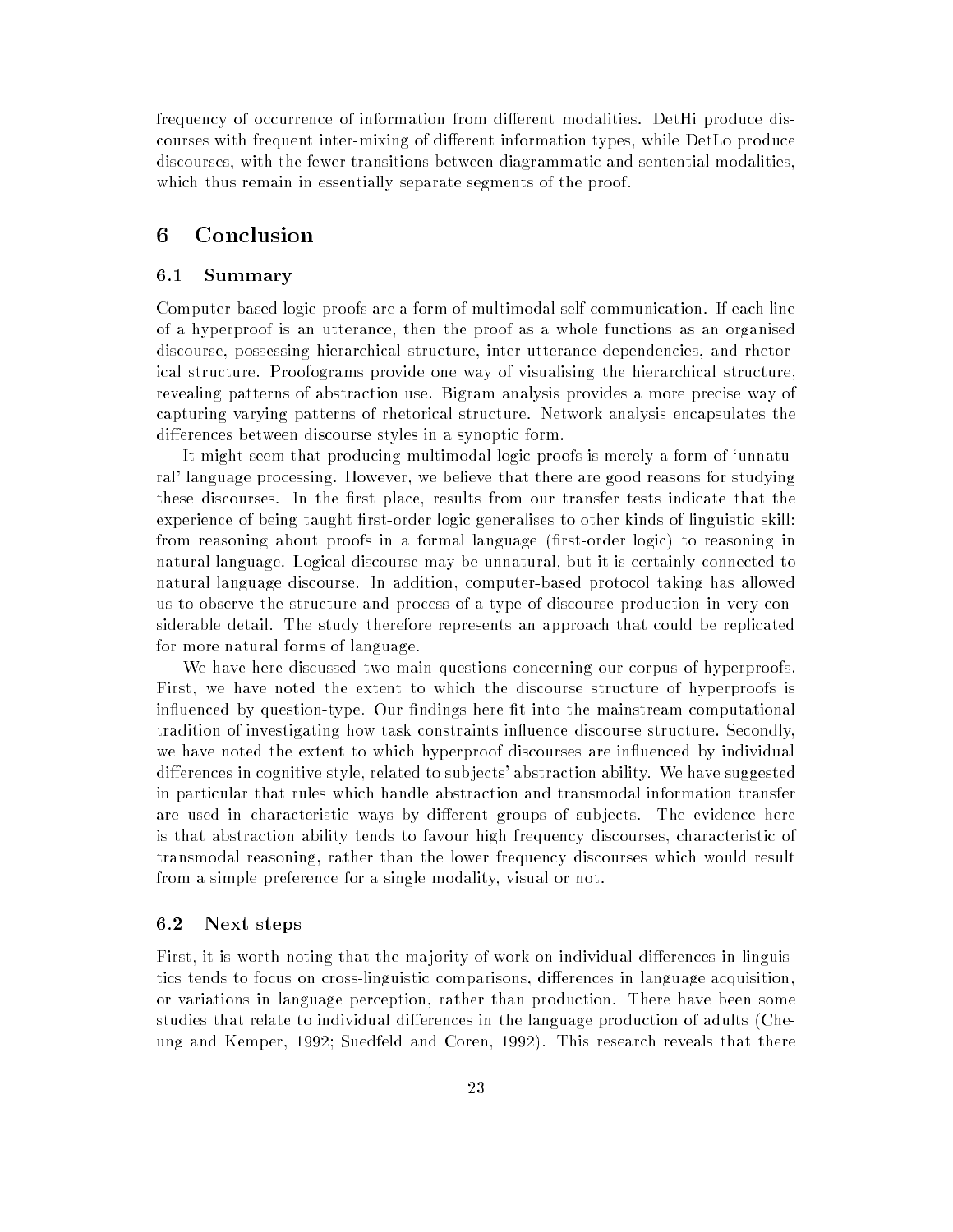are syntactical differences in language production, and differences in individuals' capacity to process complex sentences, with respect to the type of embedding and the amount of embedding found in the sentence. To the extent that Hyperproof sub-proof structures are analogous to embedding within individual sentences, our study of hyperproofs certainly seems to agree that the generation of structural complexity is sub ject to individual differences. An obvious next step, then, would be to move on to look at individual differences in more traditional language generation, using adaptations of the experimental methods and analytic tools we have deployed.

Secondly, we must bridge the gap between our DetHi/DetLo style distinction, and more traditional psychometric dimensions of individual difference, such as the visualiser-verbaliser or serial-holist dimensions. Typically, learning style studies that have investigated the visualiser-verbaliser distinction use psychometric instruments as the basis for classifying sub jects. For example, the paper-folding test has been used by Mayer and Sims (1994) in a recent study of learning from computer-generated animation; and by Campagnoni and Ehrlich (1989) in a study of individual differences in hypertext navigation. However, it is currently unclear how strongly internal behaviour (as measured by paper-and-pencil psychometric tests) is related to external reasoning performance. In the current study, sub jects were classied purely according to their performance on diagrammatic reasoning items. It remains to be seen how the performance measures used here map back onto the psychometric measures, and a new study is currently underway which we hope will throw some light on this issue.

Finally, however, even without a further study, we have a whole class of data which remains to be investigated. We have distinguished analysis of proof development process logs from analysis of final proofs; most of the discussion here has focussed on the latter. We therefore intend to go on to investigate the process logs, informed by the findings reported here. The key point is that the two types of sub ject mix their modalities to differing extents: one group produces higher frequency multimodal discourse than the other.

Our long term goal, then, is to develop a process account of diagrammatic thinking, to supercede the largely descriptive account given here. But even in the short term, a general lesson can be drawn: individual differences should prove to be a particularly exciting area of empirical study for those concerned with discourse generation.

### Acknowledgements

The support of the Economic and Social Research Council for HCRC is gratefully acknowledged. The work was supported by UK Joint Councils Initiative in Cognitive Science and HCI, through grant G9018050 (Signal); and by NATO Collaborative research grant 910954 (Cognitive Evaluation of Hyperproof). The first author is supported by an EPSRC Advanced Fellowship. The paper extends and amends the results and discussion reported in Oberlander et al. (1996). Special thanks to Dave Barker-Plummer, Chris Brew, Tom Burke, John Etchemendy, and Mark Greaves.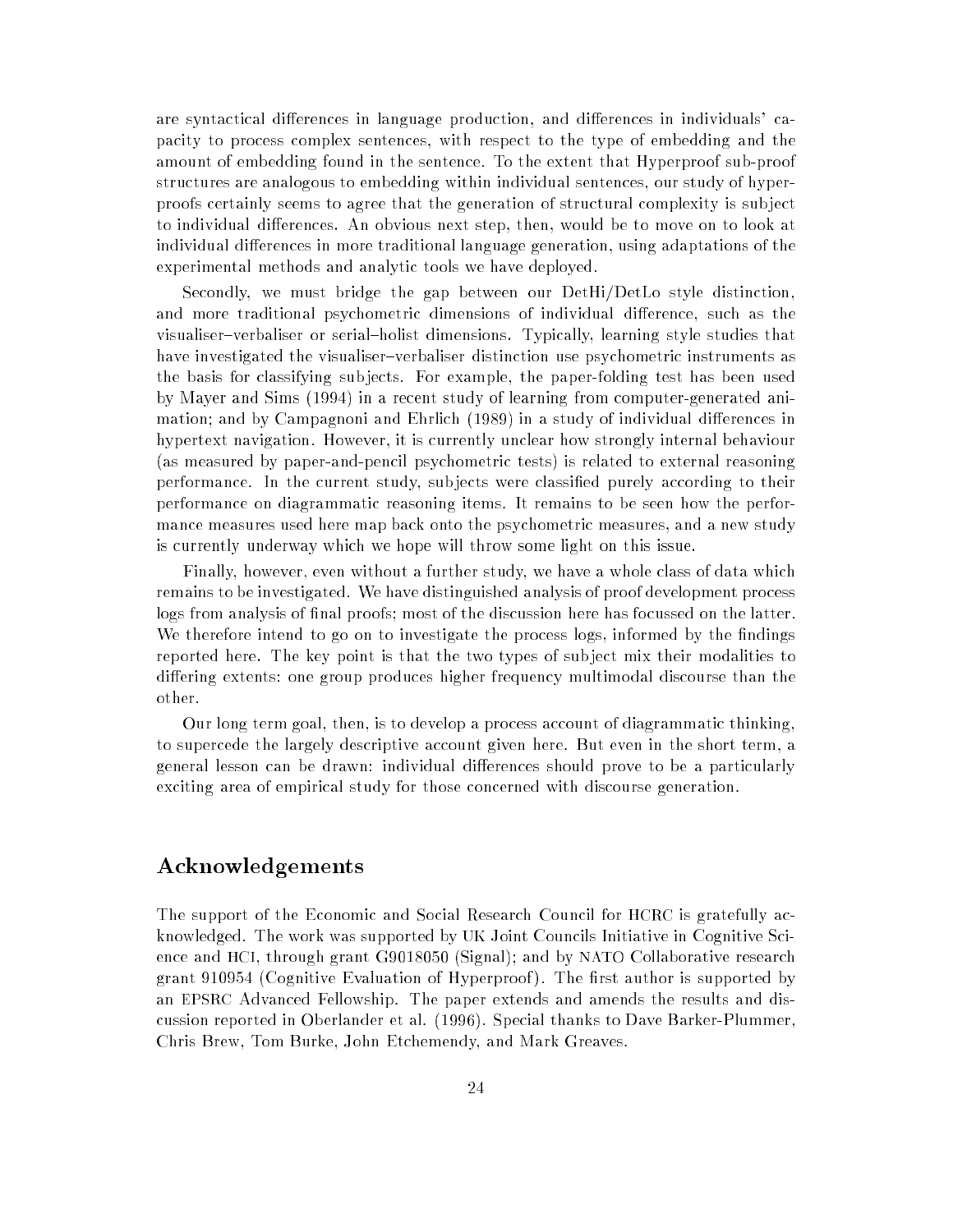### References

Barwise, J. and Etchemendy, J. (1994). Hyperproof. Stanford: CSLI Publications.

- Campagnoni, F. R. and Ehrlich, K. (1989). Information retreival using a hypertextbased help system.  $ACM$  Transactions on Information Systems, 7, 271-291.
- Cox, R., Stenning, K. and Oberlander, J. (1994). Graphical effects in learning logic: reasoning, representation and individual differences. In *Proceedings of the 16th* Annual Meeting of the Cognitive Science Society,  $pp237{-}242$ , Atlanta, Georgia, August.
- Cheung, H. and Kemper, S. (1992). Competing complexity metrics and adults' production of complex sentences. Applied Psycholinguistics 13, 53-76.
- Dunning, T. (1993). Accurate methods for the statistics of surprise and coincidence. Computational Linguistics 19, 61-74.
- Duran, R., Powers, D. and Swinton, S. (1987). Construct Validity of the GRE Analytical Test: A Resource Document. ETS Research Report 87–11. Princeton, NJ: Educational Testing Service.
- Grosz, B. and Sidner, C. L. (1986). Attention, Intentions, and the Structure of Discourse. Computational Linguistics,  $12$ ,  $175{-}204$ .
- McKeown, K. (1985). Text Generation. Cambridge: Cambridge University Press.
- Monaghan, P. (1995). A corpus-based analysis of individual differences in proof-style. MSc Thesis, Centre for Cognitive Science, University of Edinburgh.
- Monaghan  $&$  Stenning (submitted) Effects of representational modality and thinking style on learning to solve reasoning problems. 20th annual meeeting of the Cognitive Science Society of America.
- Oberlander, J., Cox, R. and Stenning, K. (1996). Proof styles in multimodal reasoning. In Seligman, J. and Westerståhl, D. (Eds.) Language, Logic and Computation: Volume 1,  $pp403-414$ . Stanford: CSLI Publications.
- Oberlander, J., Cox, R., Mongahan, P., Stenning, K. and Tobin, R. (1996). Individual differences in proof structures following multimodal logic teaching. In *Proceedings* of the 18th Annual Meeting of the Cognitive Science Society,  $pp201=206$ , La Jolla, Ca., July 1996.
- Schwarz, B. and Dreyfus, T. (1993). Measuring integration of information in multirepresentational software. Interactive Learning Environments, 3, 177-198.
- di Sessa, A. A. (1979). On `learnable' representations of knowledge: A meaning for the computational metaphor. In Lochhead, J. and Clement, J. (Eds.) Cognitive Process Instruction. Philadelphia, PA: The Franklin Institute Press.